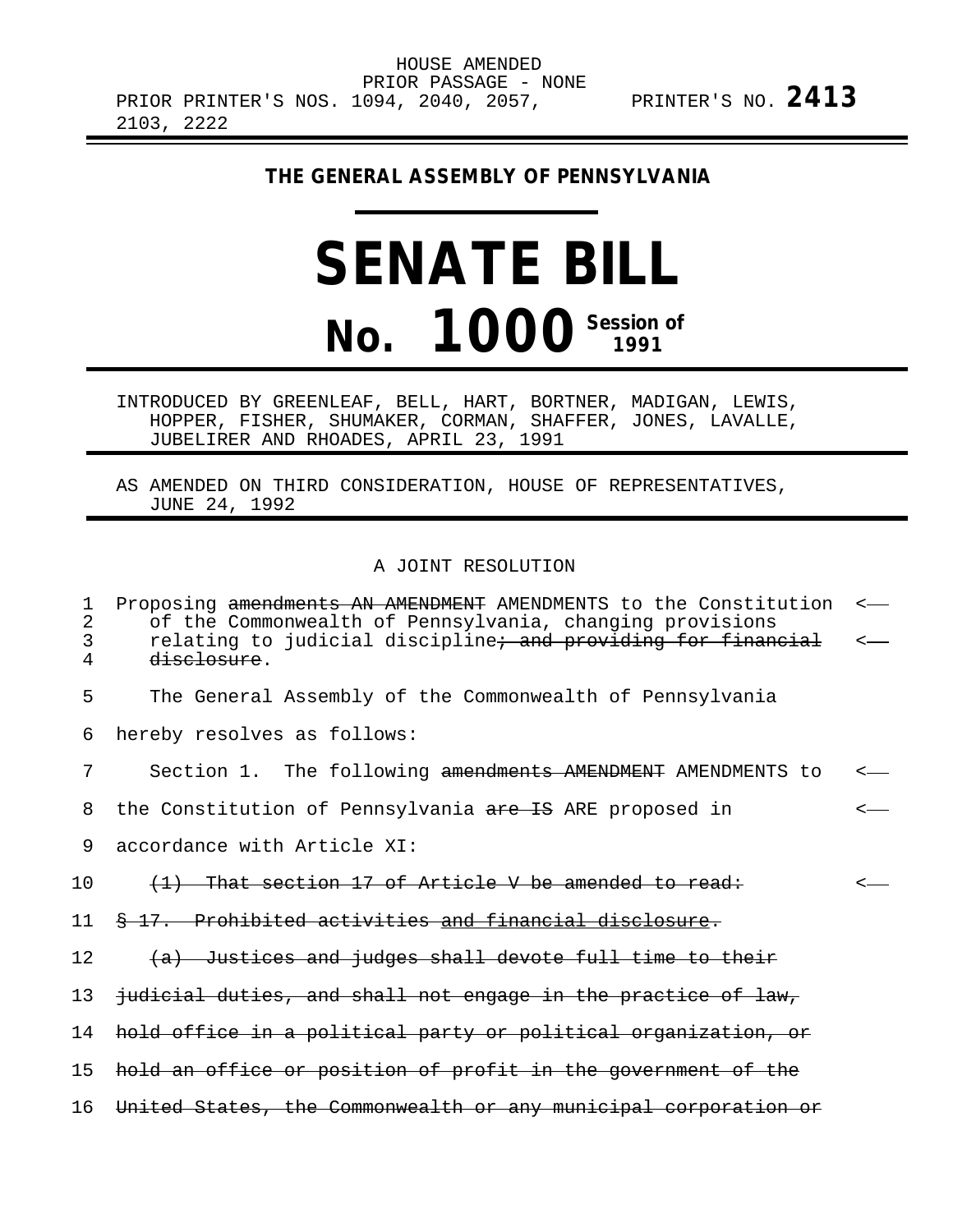1 political subdivision thereof, except in the armed service of 2 the United States or the Commonwealth.

3 (b) Justices and judges shall not engage in any activity 4 prohibited by law and shall not violate any canon of legal or 5 judicial ethics prescribed by the Supreme Court. Justices of the 6 peace shall be governed by rules or canons which shall be 7 prescribed by the Supreme Court.

8 (c) No justice, judge or justice of the peace shall be paid 9 or accept for the performance of any judicial duty or for any 10 service connected with his office, any fee, emolument or 11 perquisite other than the salary and expenses provided by law. 12 (d) No duties shall be imposed by law upon the Supreme Court 13 or any of the justices thereof or the Superior Court or any of 14 the judges thereof, except such as are judicial, nor shall any 15 of them exercise any power of appointment except as provided in 16 this Constitution.

17 (e) The Supreme Court shall promulgate financial disclosure

18 requirements for all justices, judges, justices of the peace and

19 other officers or employees of the unified judicial system which

20 shall provide for no less financial disclosure than provided by

21 **law for members of the General Assembly. In addition, such** 

22 disclosure shall include that information deemed necessary for

23 the fair and impartial administration of justice. These

24 requirements shall prohibit any justice, judge, justice of the

25 peace or other officer or employee of the system from taking the

26 oath of office or entering or continuing upon his or her duties

27 or receiving compensation from public funds unless he or she has

28 complied with such financial disclosure requirements.

29  $(2)$  (1) That  $\frac{18}{18}$  SECTIONS 16 AND 18 of Article V be <-30 amended to read:

19910S1000B2413 - 2 -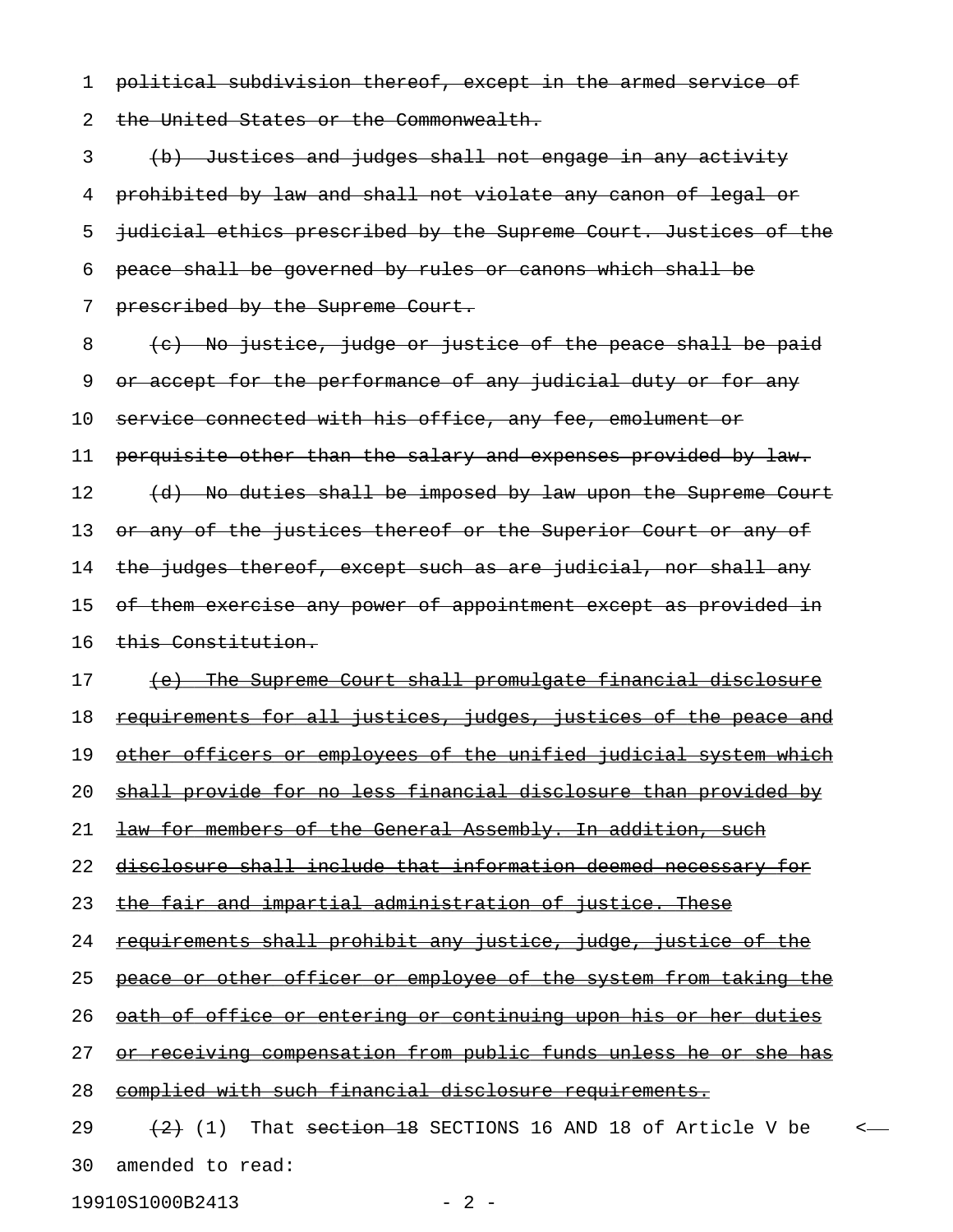1 § 16. COMPENSATION AND RETIREMENT OF JUSTICES, JUDGES AND < 2 **JUSTICES OF THE PEACE.** 

3 (A) JUSTICES, JUDGES AND JUSTICES OF THE PEACE SHALL BE 4 COMPENSATED BY THE COMMONWEALTH AS PROVIDED BY LAW. THEIR 5 COMPENSATION SHALL NOT BE DIMINISHED DURING THEIR TERMS OF 6 OFFICE, UNLESS BY LAW APPLYING GENERALLY TO ALL SALARIED 7 OFFICERS OF THE COMMONWEALTH.

8 (B) JUSTICES, JUDGES AND JUSTICES OF THE PEACE SHALL BE 9 RETIRED UPON ATTAINING THE AGE OF 70 YEARS. FORMER AND RETIRED 10 JUSTICES, JUDGES AND JUSTICES OF THE PEACE SHALL RECEIVE SUCH 11 COMPENSATION AS SHALL BE PROVIDED BY LAW. [NO COMPENSATION SHALL 12 BE PAID TO ANY JUSTICE, JUDGE OR JUSTICE OF THE PEACE WHO IS 13 SUSPENDED OR REMOVED FROM OFFICE UNDER SECTION 18 OF THIS 14 ARTICLE OR UNDER ARTICLE VI.] EXCEPT AS PROVIDED BY LAW, NO 15 SALARY, RETIREMENT BENEFIT OR OTHER COMPENSATION, PRESENT OR 16 DEFERRED, SHALL BE PAID TO ANY JUSTICE, JUDGE OR JUSTICE OF THE 17 PEACE, WHO UNDER SECTION 18 OR UNDER ARTICLE VI, IS SUSPENDED, 18 REMOVED OR BARRED FROM HOLDING JUDICIAL OFFICE FOR CONVICTION OF 19 A FELONY OR MISCONDUCT IN OFFICE OR CONDUCT WHICH PREJUDICES THE 20 PROPER ADMINISTRATION OF JUSTICE OR BRINGS THE JUDICIAL OFFICE 21 INTO DISREPUTE.

22 (C) A FORMER OR RETIRED JUSTICE OR JUDGE MAY, WITH HIS 23 CONSENT, BE ASSIGNED BY THE SUPREME COURT ON TEMPORARY JUDICIAL 24 SERVICE AS MAY BE PRESCRIBED BY RULE OF THE SUPREME COURT. 25 [§ 18. Suspension, removal, discipline and compulsory 26 retirement.

27 (a) There shall be a Judicial Inquiry and Review Board 28 having nine members as follows: three judges of the courts of 29 common pleas from different judicial districts and two judges of 30 the Superior Court, all of whom shall be selected by the Supreme 19910S1000B2413 - 3 -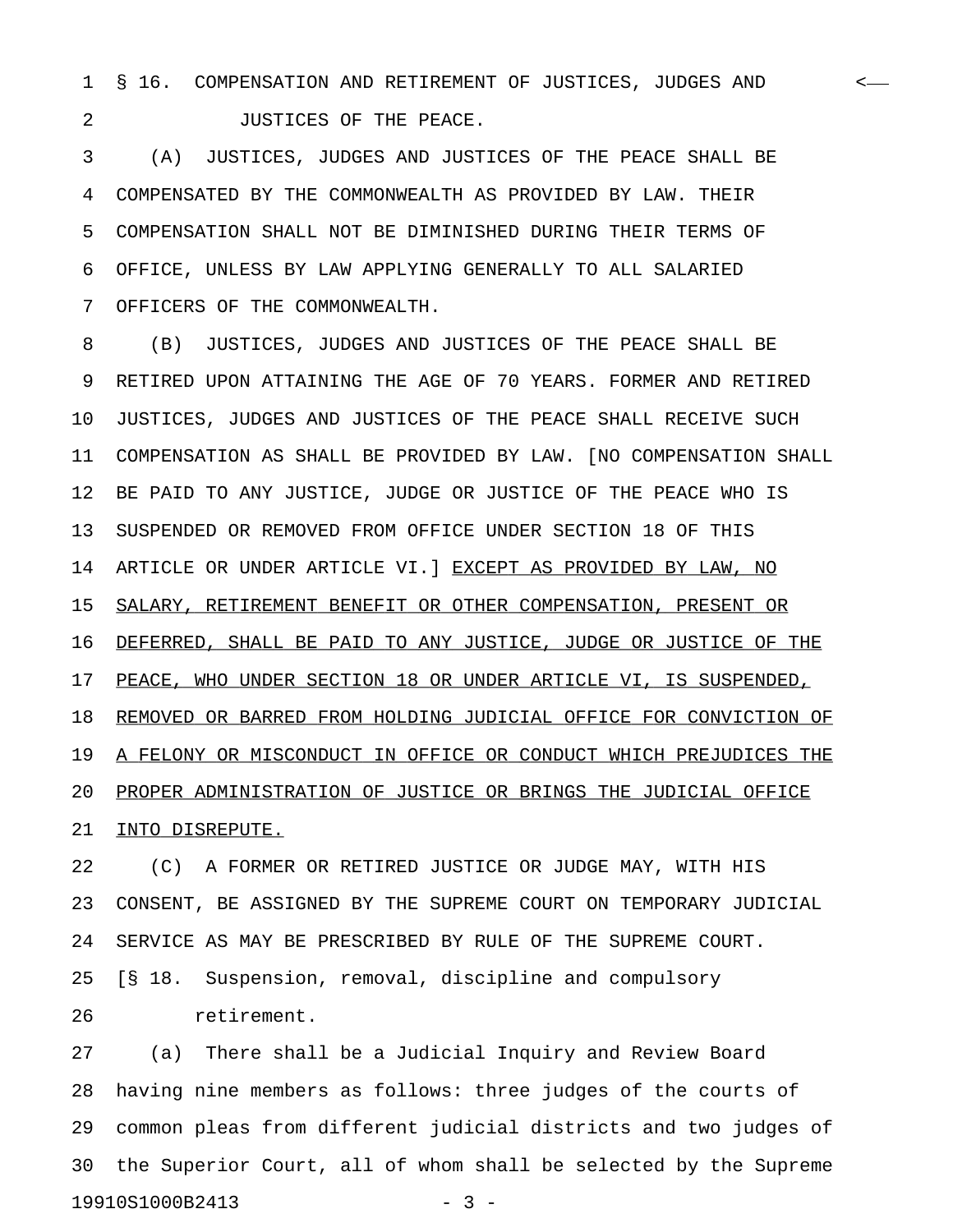1 Court; and two non-judge members of the bar of the Supreme Court 2 and two non-lawyer electors, all of whom shall be selected by 3 the Governor.<del>]</del>  $\longleftarrow$ 

4 (B) THE MEMBERS SHALL SERVE FOR TERMS OF FOUR YEARS, < 5 PROVIDED THAT A MEMBER, RATHER THAN HIS SUCCESSOR, SHALL 6 CONTINUE TO PARTICIPATE IN ANY HEARING IN PROGRESS AT THE END OF 7 HIS TERM. A VACANCY ON THE BOARD SHALL BE FILLED BY THE 8 RESPECTIVE APPOINTING AUTHORITY FOR THE BALANCE OF THE TERM. THE 9 RESPECTIVE APPOINTING AUTHORITY MAY REMOVE A MEMBER ONLY FOR 10 CAUSE. NO MEMBER SHALL SERVE MORE THAN FOUR CONSECUTIVE YEARS; 11 HE MAY BE REAPPOINTED AFTER A LAPSE OF ONE YEAR. ANNUALLY THE 12 MEMBERS OF THE BOARD SHALL ELECT A CHAIRMAN. THE BOARD SHALL ACT 13 ONLY WITH THE CONCURRENCE OF A MAJORITY OF ITS MEMBERS. 14 (C) A MEMBER SHALL NOT HOLD OFFICE IN A POLITICAL PARTY OR 15 POLITICAL ORGANIZATION. MEMBERS, OTHER THAN JUDGES, SHALL BE 16 COMPENSATED FOR THEIR SERVICES AS THE SUPREME COURT SHALL 17 PRESCRIBE. ALL MEMBERS SHALL BE REIMBURSED FOR EXPENSES 18 NECESSARILY INCURRED IN THE DISCHARGE OF THEIR OFFICIAL DUTIES.

19 (D) UNDER THE PROCEDURE PRESCRIBED HEREIN, ANY JUSTICE OR 20 JUDGE MAY BE SUSPENDED, REMOVED FROM OFFICE OR OTHERWISE 21 DISCIPLINED FOR VIOLATION OF SECTION 17 OF THIS ARTICLE, 22 MISCONDUCT IN OFFICE, NEGLECT OF DUTY, FAILURE TO PERFORM HIS 23 DUTIES, OR CONDUCT WHICH PREJUDICES THE PROPER ADMINISTRATION OF 24 JUSTICE OR BRINGS THE JUDICIAL OFFICE INTO DISREPUTE, AND MAY BE 25 RETIRED FOR DISABILITY SERIOUSLY INTERFERING WITH THE 26 PERFORMANCE OF HIS DUTIES.

27 (E) THE BOARD SHALL KEEP INFORMED AS TO MATTERS RELATING TO 28 GROUNDS FOR SUSPENSION, REMOVAL, DISCIPLINE, OR COMPULSORY 29 RETIREMENT OF JUSTICES OR JUDGES. IT SHALL RECEIVE COMPLAINTS OR 30 REPORTS, FORMAL OR INFORMAL, FROM ANY SOURCE PERTAINING TO SUCH 19910S1000B2413 - 4 -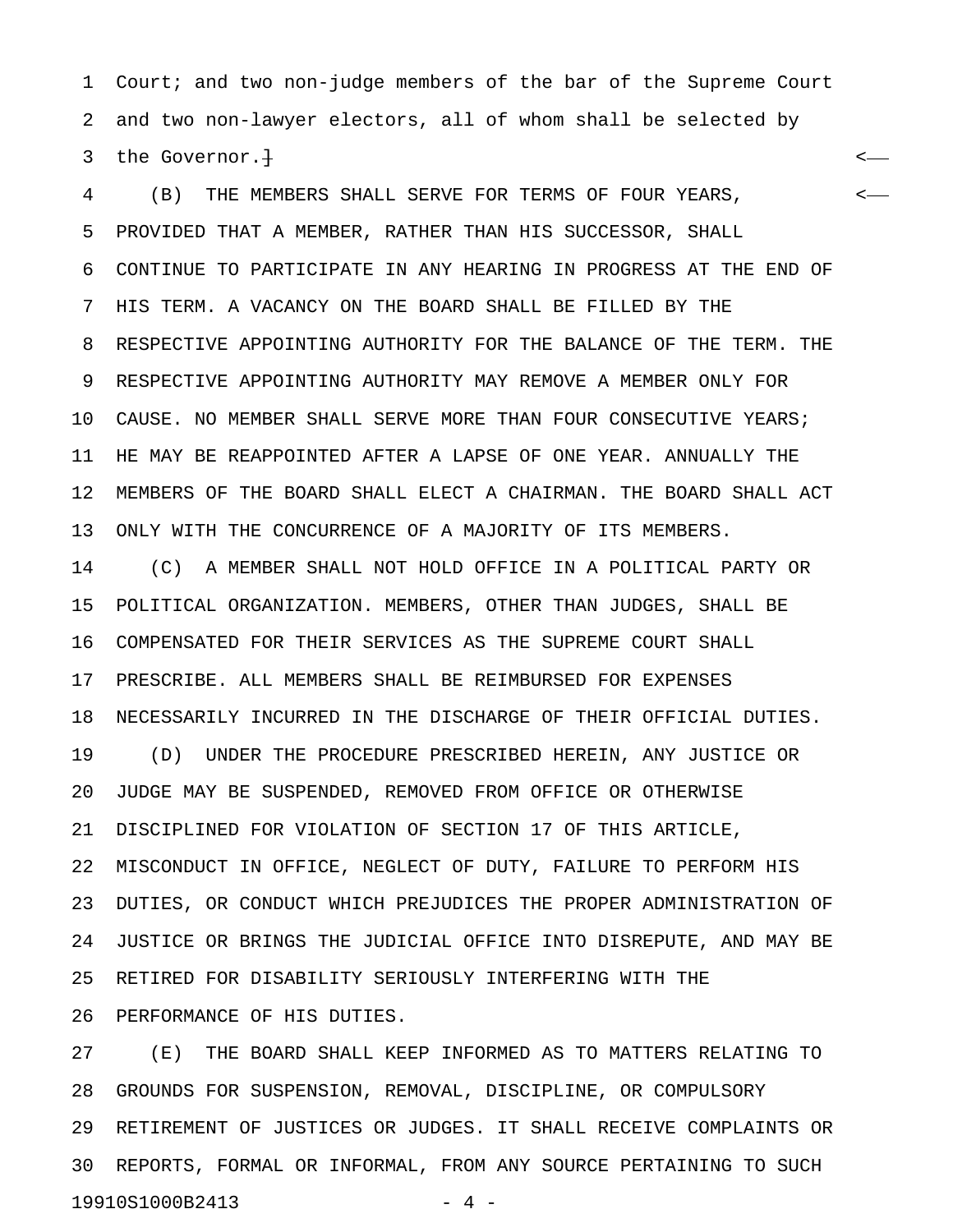1 MATTERS, AND SHALL MAKE SUCH PRELIMINARY INVESTIGATIONS AS IT 2 DEEMS NECESSARY.

3 (F) THE BOARD, AFTER SUCH INVESTIGATION, MAY ORDER A HEARING 4 CONCERNING THE SUSPENSION, REMOVAL, DISCIPLINE OR COMPULSORY 5 RETIREMENT OF A JUSTICE OR JUDGE. THE BOARD'S ORDERS FOR 6 ATTENDANCE OF OR TESTIMONY BY WITNESSES OR FOR THE PRODUCTION OF 7 DOCUMENTS AT ANY HEARING OR INVESTIGATION SHALL BE ENFORCEABLE 8 BY CONTEMPT PROCEEDINGS.

9 (G) IF, AFTER HEARING, THE BOARD FINDS GOOD CAUSE THEREFOR, 10 IT SHALL RECOMMEND TO THE SUPREME COURT THE SUSPENSION, REMOVAL, 11 DISCIPLINE OR COMPULSORY RETIREMENT OF THE JUSTICE OR JUDGE. 12 (H) THE SUPREME COURT SHALL REVIEW THE RECORD OF THE BOARD'S 13 PROCEEDINGS ON THE LAW AND FACTS AND MAY PERMIT THE INTRODUCTION 14 OF ADDITIONAL EVIDENCE. IT SHALL ORDER SUSPENSION, REMOVAL, 15 DISCIPLINE OR COMPULSORY RETIREMENT, OR WHOLLY REJECT THE 16 RECOMMENDATION, AS IT FINDS JUST AND PROPER. UPON AN ORDER FOR 17 COMPULSORY RETIREMENT, THE JUSTICE OR JUDGE SHALL BE RETIRED 18 WITH THE SAME RIGHTS AND PRIVILEGES WERE HE RETIRED UNDER 19 SECTION 16 OF THIS ARTICLE. UPON AN ORDER FOR SUSPENSION OR 20 REMOVAL, THE JUSTICE OR JUDGE SHALL BE SUSPENDED OR REMOVED FROM 21 OFFICE, AND HIS SALARY SHALL CEASE FROM THE DATE OF SUCH ORDER. 22 ALL PAPERS FILED WITH AND PROCEEDINGS BEFORE THE BOARD SHALL BE 23 CONFIDENTIAL BUT UPON BEING FILED BY THE BOARD IN THE SUPREME 24 COURT, THE RECORD SHALL LOSE ITS CONFIDENTIAL CHARACTER. THE 25 FILING OF PAPERS WITH AND THE GIVING OF TESTIMONY BEFORE THE 26 BOARD SHALL BE PRIVILEGED.

27 (I) NO JUSTICE OR JUDGE SHALL PARTICIPATE AS A MEMBER OF THE 28 BOARD OR OF THE SUPREME COURT IN ANY PROCEEDING INVOLVING HIS 29 SUSPENSION, REMOVAL, DISCIPLINE OR COMPULSORY RETIREMENT. 30 (J) THE SUPREME COURT SHALL PRESCRIBE RULES OF PROCEDURE 19910S1000B2413 - 5 -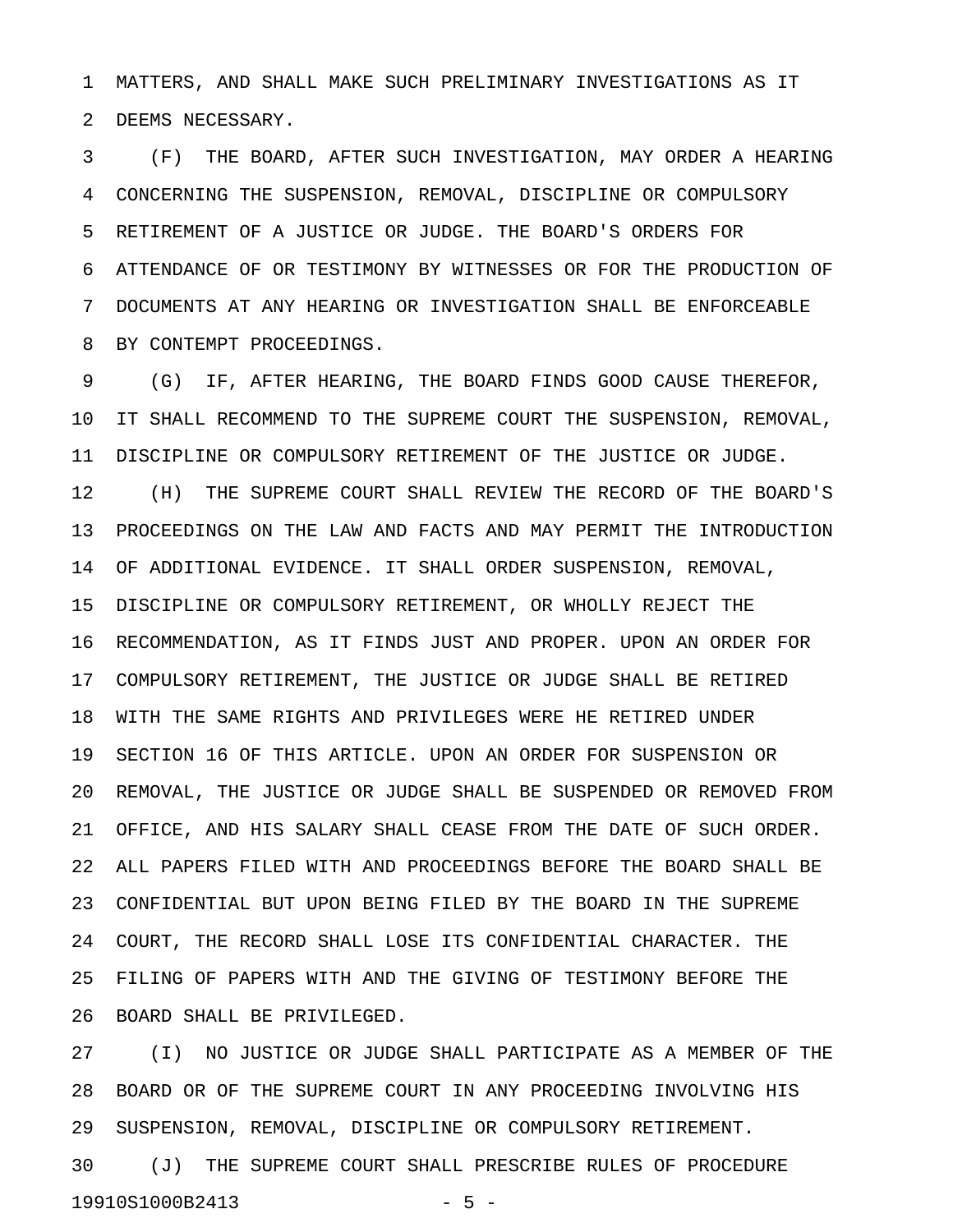1 UNDER THIS SECTION.

2 (K) THE SUPREME COURT SHALL PRESCRIBE RULES OF PROCEDURE FOR 3 THE SUSPENSION, REMOVAL, DISCIPLINE AND COMPULSORY RETIREMENT OF 4 JUSTICES OF THE PEACE.

5 (L) A JUSTICE, JUDGE OR JUSTICE OF THE PEACE CONVICTED OF 6 MISBEHAVIOR IN OFFICE BY A COURT, DISBARRED AS A MEMBER OF THE 7 BAR OF THE SUPREME COURT OR REMOVED UNDER THIS SECTION 18 SHALL 8 FORFEIT AUTOMATICALLY HIS JUDICIAL OFFICE AND THEREAFTER BE 9 INELIGIBLE FOR JUDICIAL OFFICE.

10 (M) A JUSTICE OR JUDGE WHO SHALL FILE FOR NOMINATION FOR OR 11 ELECTION TO ANY PUBLIC OFFICE OTHER THAN A JUDICIAL OFFICE SHALL 12 FORFEIT AUTOMATICALLY HIS JUDICIAL OFFICE.

13 (N) THIS SECTION IS IN ADDITION TO AND NOT IN SUBSTITUTION 14 FOR THE PROVISIONS FOR IMPEACHMENT FOR MISBEHAVIOR IN OFFICE 15 CONTAINED IN ARTICLE VI. NO JUSTICE, JUDGE OR JUSTICE OF THE 16 PEACE AGAINST WHOM IMPEACHMENT PROCEEDINGS ARE PENDING IN THE 17 SENATE SHALL EXERCISE ANY OF THE DUTIES OF HIS OFFICE UNTIL HE 18 HAS BEEN ACQUITTED.]

19 <del>§ 18. Judicial Conduct Board.</del>  $\sim$ 

20 (a) There shall be a Judicial Conduct Board within the

21 executive branch, which shall be composed of a total of 11

22 members as follows: two active judges of the court of common

23 pleas appointed by the Supreme Court, one active judge of an

24 appellate court appointed by the Supreme Court, one active

25 justice of the peace appointed by the Supreme Court, two non-

26 judge members of the bar of the Supreme Court appointed by the

27 Governor and five non lawyer electors appointed by the Governor.

28 All members of the Judicial Conduct Board shall be appointed by

29 the respective appointing authority, with the advice and consent

30 of a majority of the members elected to the Senate in

19910S1000B2413 - 6 -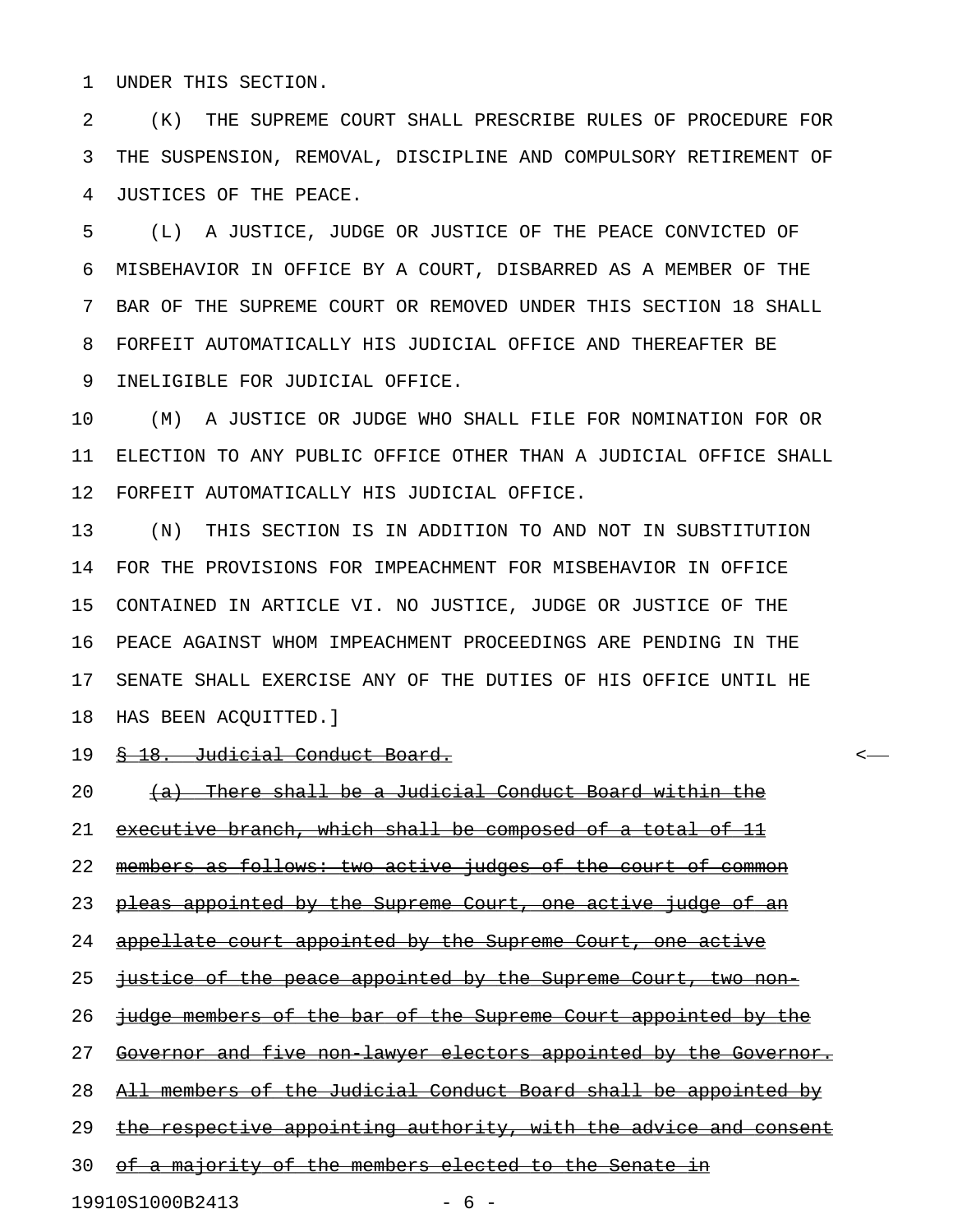1 conformance with the provisions of section 8 of Article IV of 2 this Constitution. 3 (b) [The] Except for the initial appointees whose terms 4 shall be provided by the schedule to this amendment, the members 5 shall serve for terms of four years, provided that a member, 6 rather than his or her successor, shall continue to participate 7 in any hearing in progress at the end of [his term.] this term. 8 All members shall be residents of this Commonwealth, and no more 9 than six of the 11 members shall be registered in the same 10 political party. Judicial Conduct Board membership by a judge 11 shall terminate if the member ceases to hold the judicial 12 position that qualified him or her for the appointment. 13 Membership shall also terminate if a member attains a position 14 that would have rendered him or her ineligible for appointment 15 at the time of the appointment. A vacancy on the board shall be 16 filled by the respective appointing authority for the balance of 17 the term. The [respective appointing authority may remove a] 18 Governor may remove any member only for cause. No member shall 19 serve more than four consecutive years [; he] but may be 20 reappointed after a lapse of one year. [Annually] The Governor 21 shall convene the board for its first meeting, and, at that 22 meeting and annually thereafter, the members of the board shall 23 elect a chairman. The board shall act only with the concurrence 24 of a majority of its members.  $25$  (c)  $\{A \text{ member shall not}\}$  No member of the Judicial Conduct 26 Board, during his or her term of service, shall hold office in a 27 political party or political organization. [Members, other than 28 judges, shall be compensated for their services as the Supreme 29 Court shall prescribe.] Except for a judicial member, no member 30 of the Judicial Conduct Board, during his or her term of

19910S1000B2413 - 7 -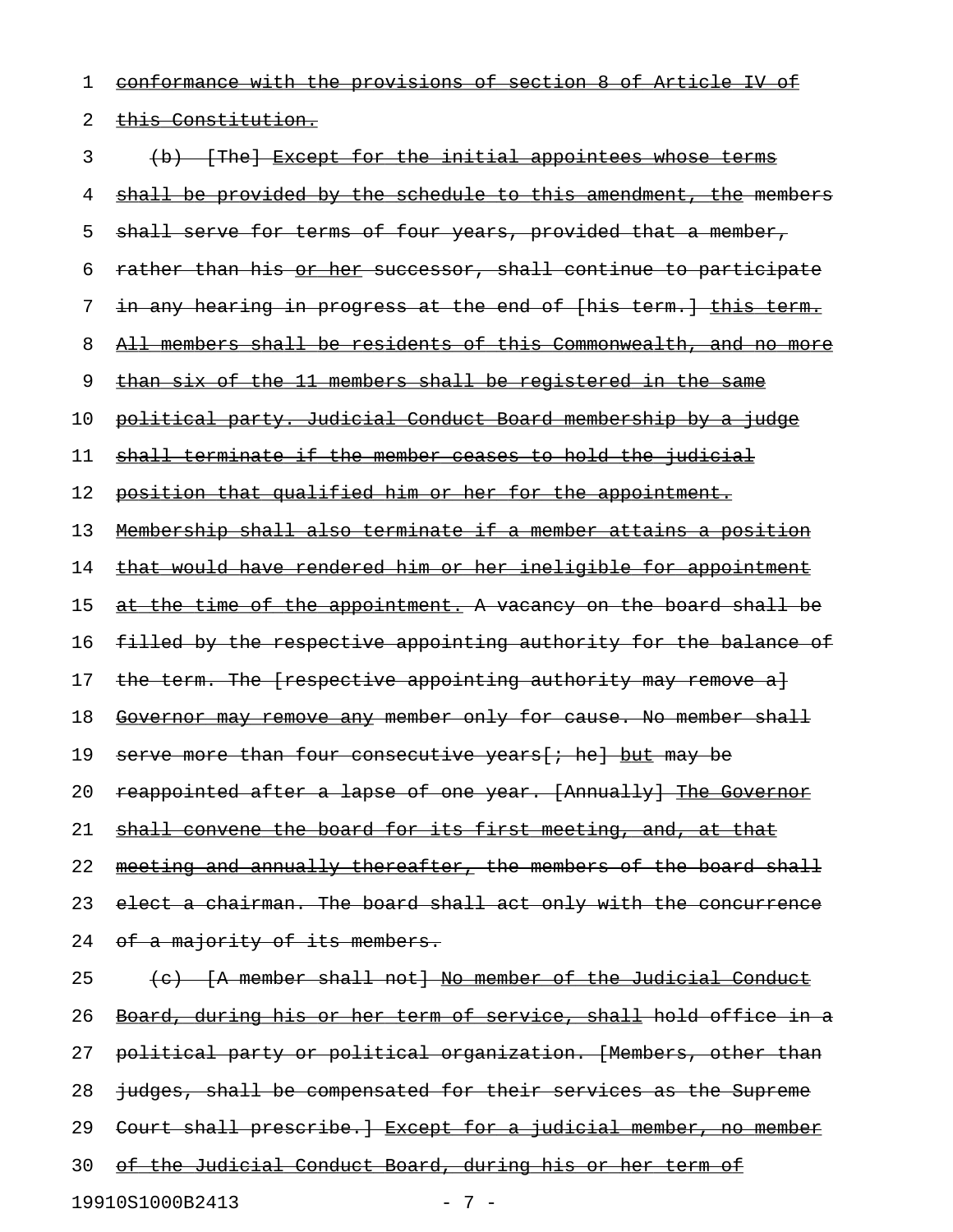1 service, shall hold a public office or public appointment, 2 compensated or uncompensated. All members shall be reimbursed 3 for expenses necessarily incurred in the discharge of their 4 official duties. 5 [(d) Under the procedure prescribed herein, any justice or 6 judge may be suspended, removed from office or otherwise 7 disciplined for violation of section 17 of this article, 8 misconduct in office, neglect of duty, failure to perform his 9 duties, or conduct which prejudices the proper administration of 10 justice or brings the judicial office into disrepute, and may be 11 retired for disability seriously interfering with the 12 performance of his duties. 13 (e) The board shall keep informed as to matters relating to 14 grounds for suspension, removal, discipline, or compulsory 15 retirement of justices or judges. It shall receive complaints or 16 reports, formal or informal, from any source pertaining to such 17 matters, and shall make such preliminary investigations as it 18 deems necessary. 19  $(f)$  The board, after such investigation, may order a hearing 20 concerning the suspension, removal, discipline or compulsory 21 retirement of a justice or judge. The board's orders for 22 attendance of or testimony by witnesses or for the production of 23 documents at any hearing or investigation shall be enforceable 24 by contempt proceedings. 25  $\left\{\right.$   $\left\{\right.$   $\left\{\right. \right.$  after hearing, the board finds good cause therefor, 26 it shall recommend to the Supreme Court the suspension, removal, 27 discipline or compulsory retirement of the justice or judge. 28 (h) The Supreme Court shall review the record of the board's 29 proceedings on the law and facts and may permit the introduction 30 of additional evidence. It shall order suspension, removal, 19910S1000B2413 - 8 -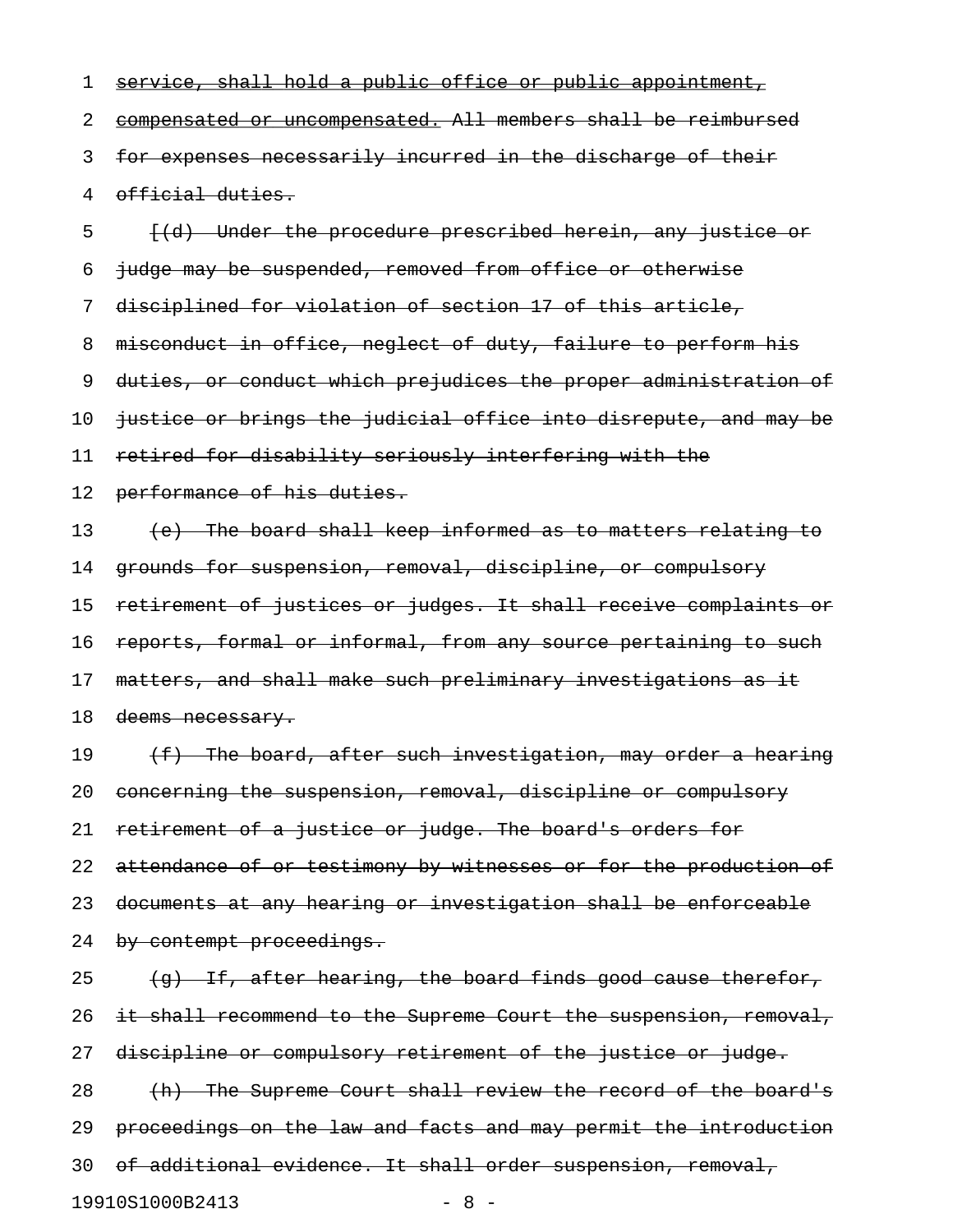1 discipline or compulsory retirement, or wholly reject the 2 recommendation, as it finds just and proper. Upon an order for 3 compulsory retirement, the justice or judge shall be retired 4 with the same rights and privileges were he retired under 5 section 16 of this article. Upon an order for suspension or 6 removal, the justice or judge shall be suspended or removed from 7 office, and his salary shall cease from the date of such order. 8 All papers filed with and proceedings before the board shall be 9 confidential but upon being filed by the board in the Supreme 10 Court, the record shall lose its confidential character. The 11 filing of papers with and the giving of testimony before the 12 board shall be privileged. 13  $(i)$  No justice or judge shall participate as a member of the 14 board or of the Supreme Court in any proceeding involving his 15 suspension, removal, discipline or compulsory retirement.  $16$  (i) The Supreme Court shall prescribe rules of procedure 17 under this section. 18 (k) The Supreme Court shall prescribe rules of procedure for 19 the suspension, removal, discipline and compulsory retirement of 20 justices of the peace.  $21$   $(1)$  A justice, judge or justice of the peace convicted of 22 misbehavior in office by a court, disbarred as a member of the 23 bar of the Supreme Court or removed under this section 18 shall 24 forfeit automatically his judicial office and thereafter be 25 ineligible for judicial office. 26 (m) A justice or judge who shall file for nomination for or 27 election to any public office other than a judicial office shall 28 forfeit automatically his judicial office.  $29$  (n) This section is in addition to and not in substitution 30 for the provisions for impeachment for misbehavior in office

19910S1000B2413 - 9 -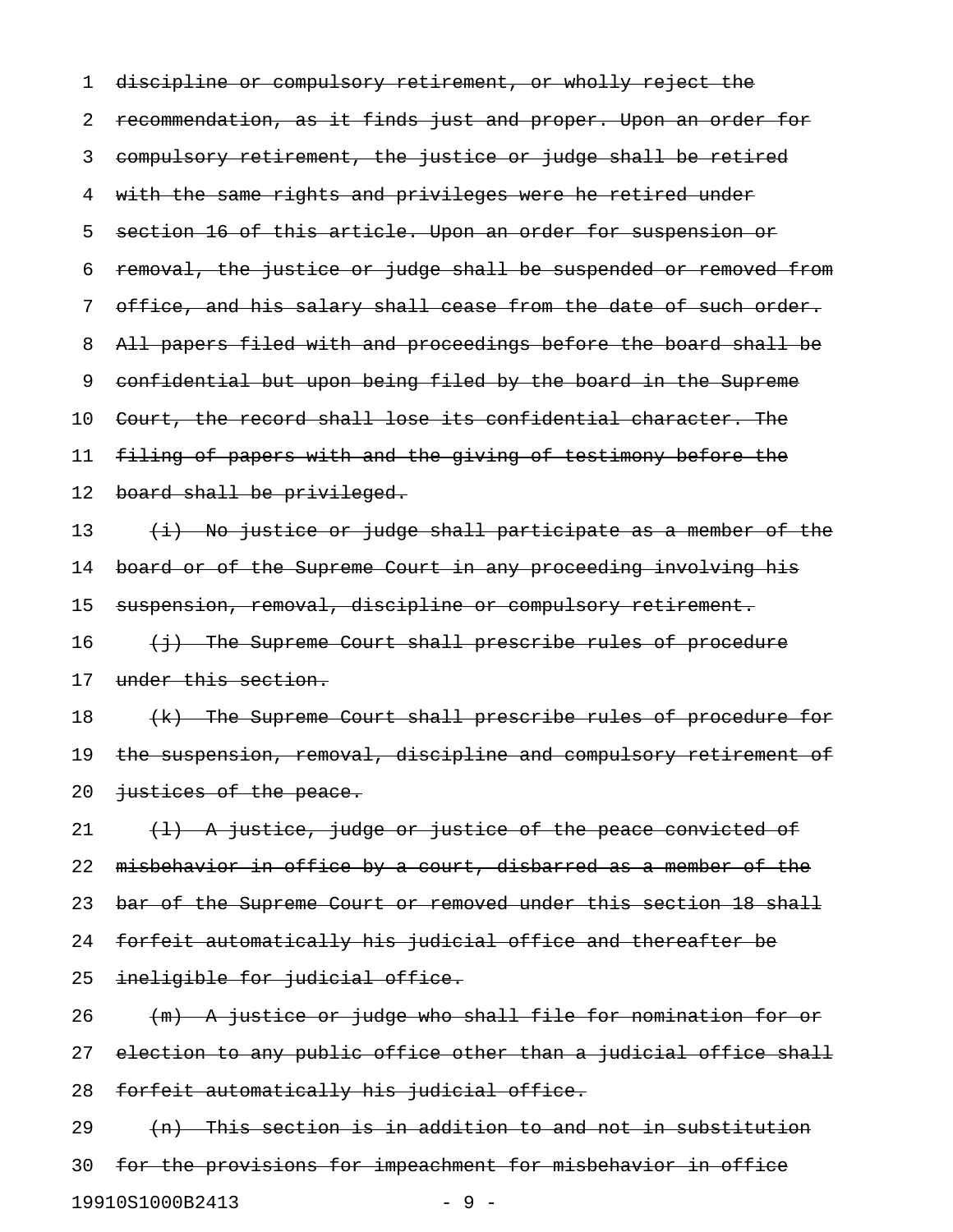1 contained in Article VI. No justice, judge or justice of the 2 peace against whom impeachment proceedings are pending in the 3 Senate shall exercise any of the duties of his office until he 4 has been acquitted.} 5 (d) The Judicial Conduct Board shall receive and investigate 6 complaints regarding judicial conduct filed by individuals or 7 initiated by the Judicial Conduct Board; promulgate rules for 8 determining whether a complaint is reasonably based; issue 9 subpoenas to compel testimony under oath of witnesses, including 10 the subject of the investigation, and to compel the production 11 of documents, books, accounts and other records relevant to the 12 investigation; determine whether there is probable cause to file 13 formal charges against a justice, judge or justice of the peace, 14 for conduct proscribed in sections 17 and 20(a) of this article, 15 a finding of which shall require approval by a majority vote of 16 the Judicial Conduct Board; and present the case in support of 17 the charges. 18 (e) The Judicial Conduct Board, by a majority vote, shall 19 appoint a chief counsel and other staff, prepare and administer 20 its own budget as provided by law, establish and promulgate its 21 own rules of procedure; and do what is needed to ensure its 22 efficient operation. The budget request of the Judicial Conduct 23 Board shall be made as an item in the request of the Governor on 24 behalf of the executive branch of government to the General 25 Assembly. The Judicial Conduct Board shall promulgate rules for 26 the provision of written advisory opinions to justices, judges 27 or justices of the peace which shall not be binding on the 28 Judicial Conduct Board, although the board may give weight as to 29 whether the subject of an investigation acted in accordance with 30 an advisory opinion.

19910S1000B2413 - 10 -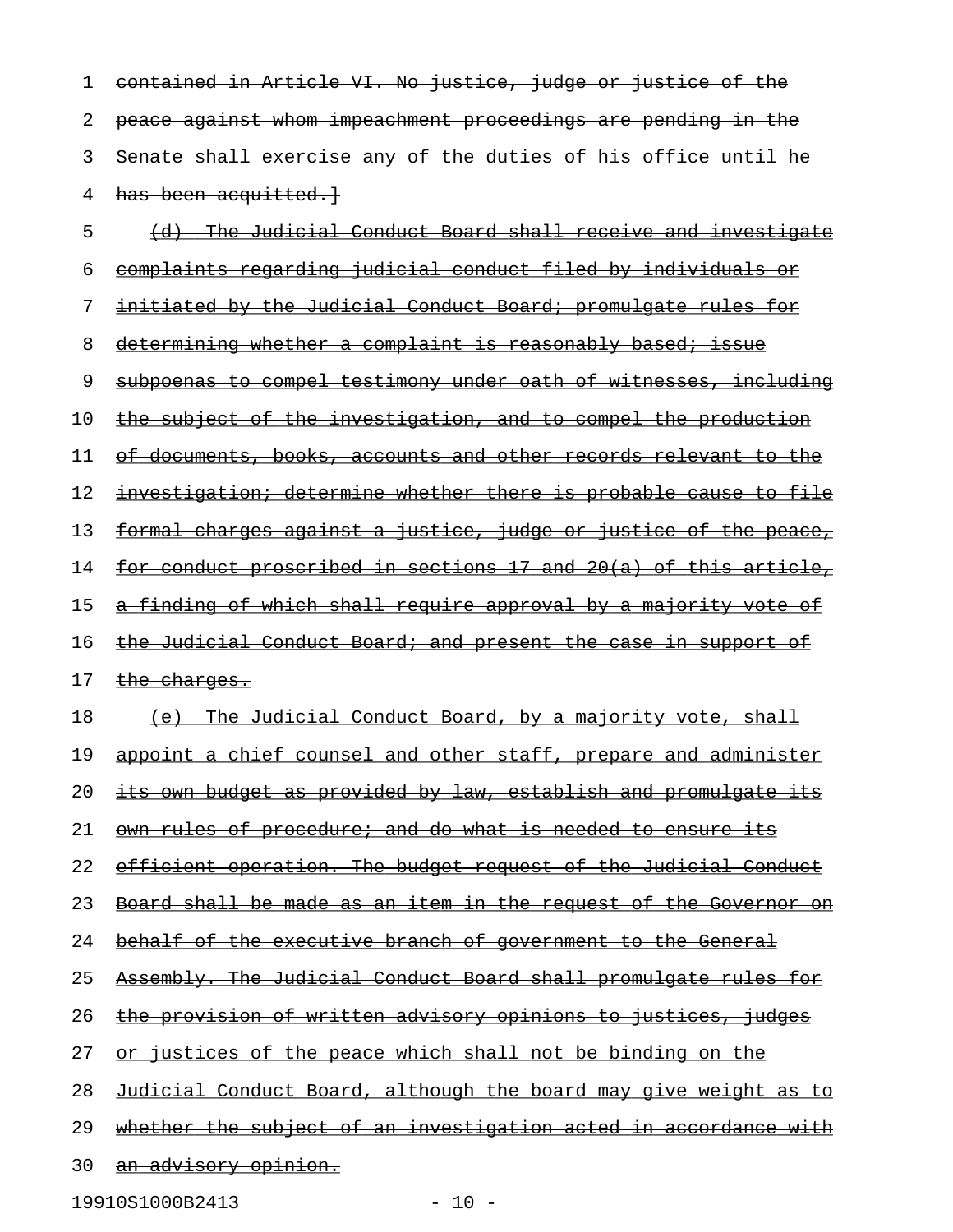| 1  | <u>(f) The justice, judge or justice of the peace whose conduct</u>     |
|----|-------------------------------------------------------------------------|
| 2  | <u>is the subject of an investigation by the Judicial Conduct Board</u> |
| 3  | shall be given an opportunity to fully respond to the complaint         |
| 4  | and shall be afforded full discovery.                                   |
| 5  | (g) Until a determination of probable cause has been made               |
| 6  | and formal charges have been filed, all proceedings shall be            |
| 7  | <u>confidential except when the justice, judge or justice of the</u>    |
| 8  | peace under investigation waives confidentiality, or in any case        |
| 9  | <u>in which, independent of any action by the Judicial Conduct</u>      |
| 10 | Board, the fact that an investigation is in process becomes             |
| 11 | public, in which case the Judicial Conduct Board may, at the            |
| 12 | <u>direction of the justice, judge or justice of the peace under</u>    |
| 13 | investigation, issue a statement to confirm the pendency of the         |
| 14 | <u>investigation, to clarify the procedural aspects of the </u>         |
| 15 | proceedings, to explain the right of the justice, judge or              |
| 16 | <u>justice of the peace to a fair hearing without prejudgment or to</u> |
| 17 | <u>state that the justice, judge or justice of the peace denies the</u> |
| 18 | <u>allegations.</u>                                                     |
| 19 | <u>(h) If on a complaint of mental or physical disability the</u>       |
| 20 | <u>Judicial Conduct Board finds probable cause to file formal</u>       |
| 21 | charges against a justice, judge or justice of the peace, the           |
| 22 | board shall present its findings to the justice, judge or               |
| 23 | justice of the peace and provide him with the opportunity to            |
| 24 | <u>resign or, when appropriate, to enter a rehabilitation program</u>   |
| 25 | before the filing of formal charges.                                    |
| 26 | <u>(i) Members of the Judicial Conduct Board and its chief</u>          |
| 27 | counsel and staff shall be absolutely immune from suit for all          |
| 28 | conduct in the course of their official duties. A complaint             |
| 29 | submitted to the Judicial Conduct Board or testimony related to         |
| 30 | the complaint shall be privileged, and no civil action or               |
|    |                                                                         |

19910S1000B2413 - 11 -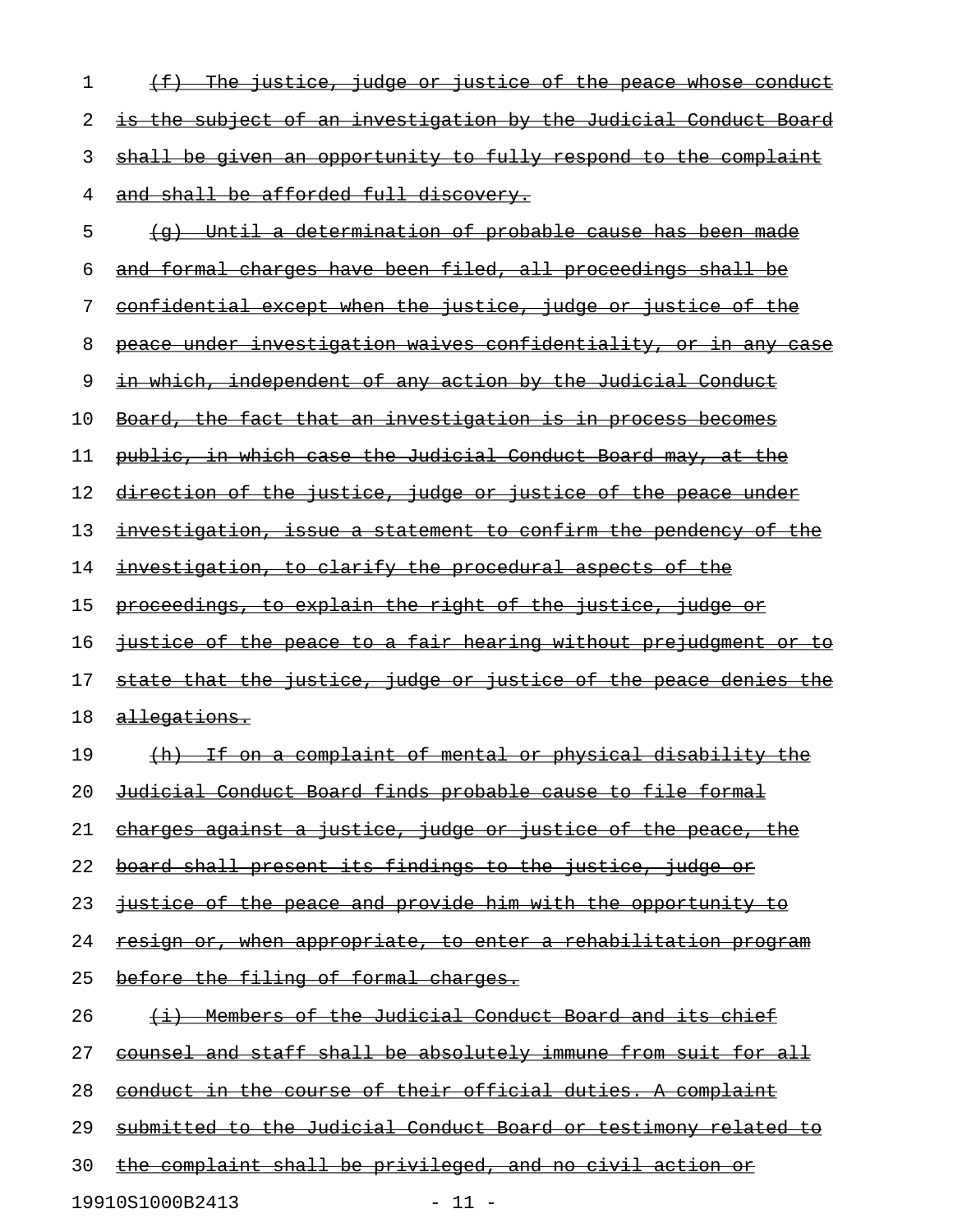| 1  | disciplinary complaint predicated on the complaint or testimony         |
|----|-------------------------------------------------------------------------|
| 2  | <u>shall be maintained against any complainant or witness or his or</u> |
| 3  | her counsel.                                                            |
| 4  | (3) That Article V be amended by adding sections to read:               |
| 5  | § 19. Court of Judicial Discipline.                                     |
| 6  | (a) There shall be a Court of Judicial Discipline within the            |
| 7  | judicial branch, which shall be composed of a total of seven            |
| 8  | members as follows: two active judges of the court of common            |
| 9  | pleas, one active judge of an appellate court, one active               |
| 10 | justice of the peace, one non judge member of the bar of the            |
| 11 | Supreme Court and two non lawyer electors. One judge of the             |
| 12 | court of common pleas and the district justice member shall be          |
| 13 | appointed by the Supreme Court. The remaining members of the            |
| 14 | Court of Judicial Discipline shall be appointed by the Governor.        |
| 15 | All members of the court of Judicial Discipline shall be                |
| 16 | appointed with the advice and consent of a majority of the              |
| 17 | members elected to the Senate in conformance with the provisions        |
| 18 | of section 8 of Article IV of this Constitution.                        |
| 19 | (b) Except for the initial appointees whose terms shall be              |
| 20 | <u>provided by the schedule to this amendment, the members shall</u>    |
| 21 | serve for terms of four years, provided that a member, rather           |
| 22 | <u>than his or her successor, shall continue to participate in any</u>  |
| 23 | hearing in progress at the end of this term. All members shall          |
| 24 | be residents of this Commonwealth, and no more than four of the         |
| 25 | <u>seven members shall be registered in the same political party.</u>   |
| 26 | <u>Court of Judicial Discipline membership by a judge shall</u>         |
| 27 | <u>terminate if the judge ceases to hold the judicial position that</u> |
| 28 | gualified that judge for Court of Judicial Discipline                   |
| 29 | appointment. Court of Judicial Discipline membership shall also         |
| 30 | <u>terminate if a member attains a position that would have</u>         |

19910S1000B2413 - 12 -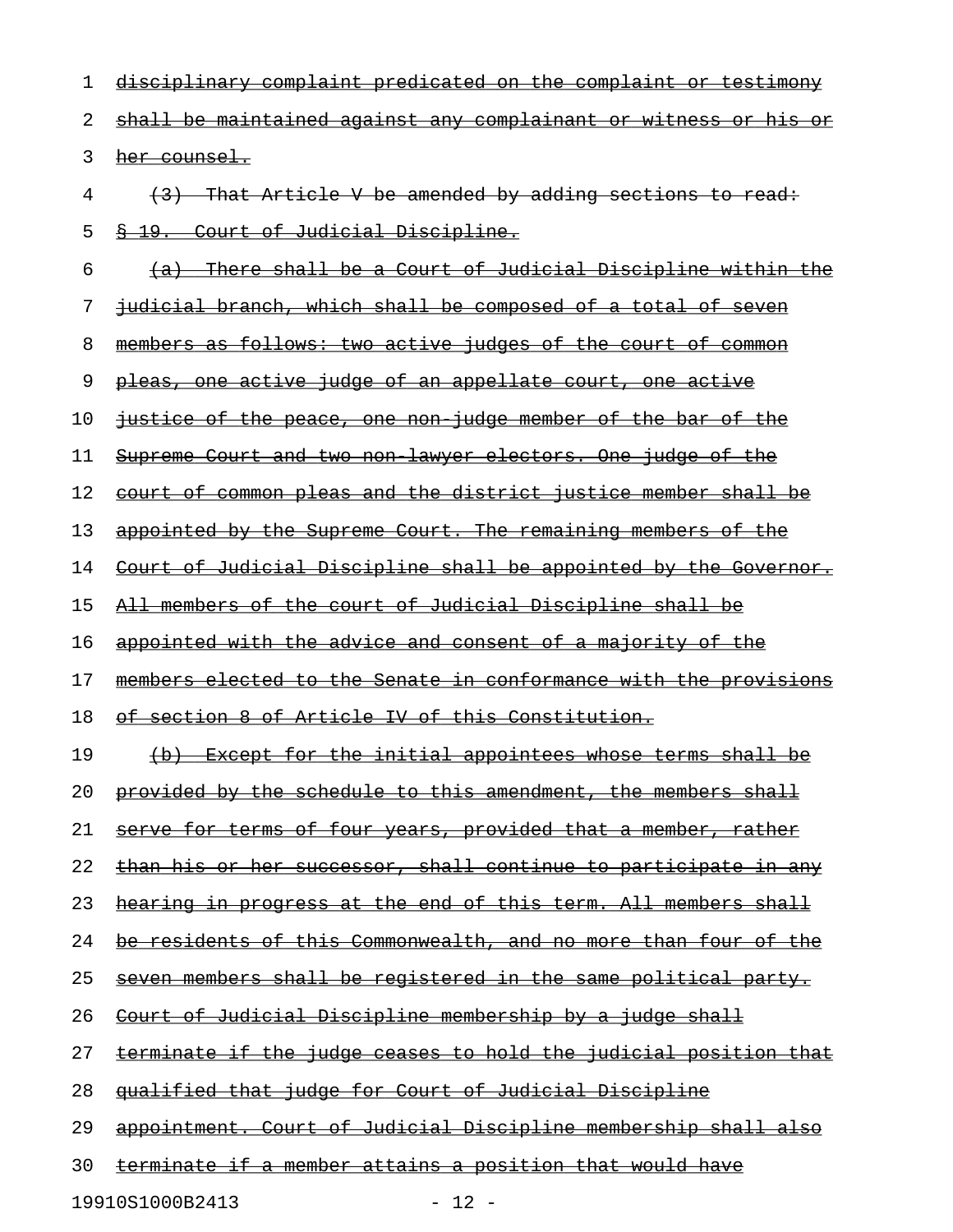| 1  | rendered him or her ineligible for appointment at the time of           |
|----|-------------------------------------------------------------------------|
| 2  | the appointment. A vacancy on the Court of Judicial Discipline          |
| 3  | shall be filled by the Governor for the balance of the term. The        |
| 4  | Governor may remove any member only for cause. No member of the         |
| 5  | Court of Judicial Discipline shall serve more than four                 |
| 6  | <u>consecutive years but may be reappointed after a lapse of one</u>    |
| 7  | <del>year.</del>                                                        |
| 8  | (c) No member of the Court of Judicial Discipline, during               |
| 9  | his or her term of service, shall hold office in any political          |
| 10 | party or political organization. Except for a judicial member,          |
| 11 | no member of the Court of Judicial Discipline, during his or her        |
| 12 | term of service, shall hold a public office or public                   |
| 13 | appointment, compensated or uncompensated. All members shall be         |
| 14 | <u>reimbursed for expenses necessarily incurred in the discharge of</u> |
| 15 | their official duties.                                                  |
| 16 | (d) The Court of Judicial Discipline shall be a court of                |
| 17 | <u>record with all the attendant duties and powers appropriate to</u>   |
| 18 | <u>its function, and shall hold public proceedings, conducted</u>       |
| 19 | pursuant to rules adopted by the Court of Judicial Discipline           |
| 20 | consistent with the Pennsylvania Rules of Civil Procedure, and          |
| 21 | <u>consistent with the principles of due process and the law of</u>     |
| 22 | evidence; enable parties appearing before it to subpoena                |
| 23 | <u>witnesses and to compel the production of documents, books,</u>      |
| 24 | accounts and other records as relevant; render its decision in          |
| 25 | <u>writing, each decision to include its findings of fact, </u>         |
| 26 | conclusions of law and discussion of reasons; have its                  |
| 27 | proceedings transcribed; order removal from office, suspension,         |
| 28 | <u>censure or other discipline as authorized by section 20 of this</u>  |
| 29 | article and as warranted by the record; appoint staff and               |
| 30 | <u>prepare and administer its own budget as provided by law. All</u>    |
|    |                                                                         |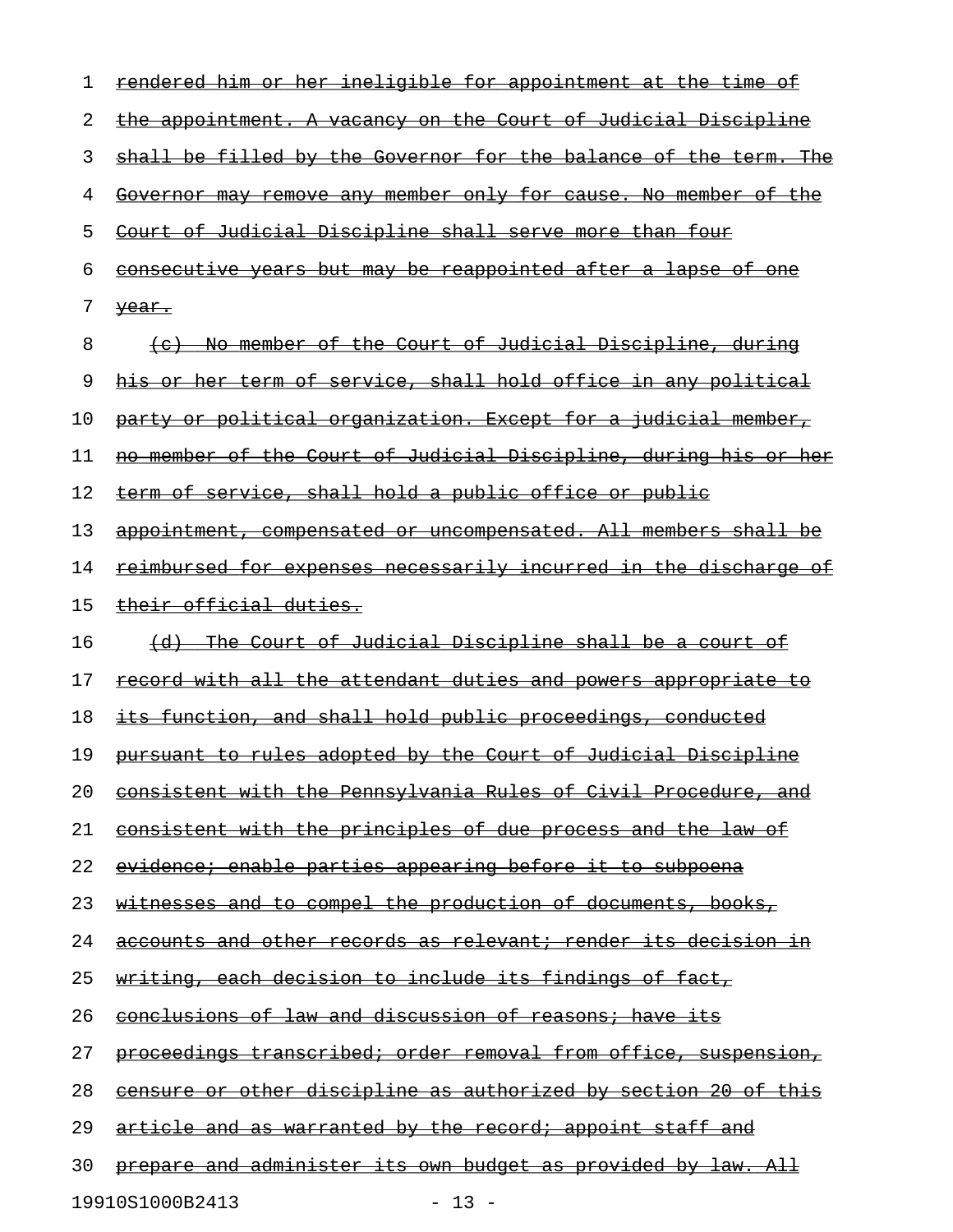| 1  | actions of the Court of Judicial Discipline, including                  |
|----|-------------------------------------------------------------------------|
| 2  | <u>disciplinary action, shall require approval by a majority vote</u>   |
| 3  | of the Court. The budget request of the Court of Judicial               |
| 4  | Discipline shall be made as a separate item in the request by           |
| 5  | the Supreme Court on behalf of the judicial system to the               |
| 6  | <del>General Assembly.</del>                                            |
| 7  | (e) Upon the filing of formal charges by the Judicial                   |
| 8  | Conduct Board, the Court of Judicial Discipline shall schedule a        |
| 9  | prompt hearing to determine whether a sanction pursuant to the          |
| 10 | provisions of section 20 of this article should be imposed. The         |
| 11 | Court of Judicial Discipline shall afford the justice, judge or         |
| 12 | justice of the peace full discovery and a fair opportunity to           |
| 13 | prepare for the hearing. The Judicial Conduct Board shall have          |
| 14 | the burden of proving the conduct complained of by clear and            |
| 15 | convincing evidence.                                                    |
| 16 | (f) Members of the Court of Judicial Discipline and the                 |
| 17 | Court's staff shall be absolutely immune from suit for all              |
| 18 | conduct in the course of their official duties, and no civil            |
| 19 | action or disciplinary complaint predicated on testimony before         |
| 20 | the Court of Judicial Discipline shall be maintained against any        |
| 21 | <u>witness or his or her counsel.</u>                                   |
| 22 | § 20. Proscribed conduct and sanctions.                                 |
| 23 | (a) Under the procedures prescribed in this section, any                |
| 24 | justice, judge or justice of the peace may be suspended, removed        |
| 25 | <u>from office or otherwise disciplined for violation of section 17</u> |
| 26 | of this article, misconduct in office, neglect or failure to            |
| 27 | perform the duties of office, or conduct which prejudices the           |
| 28 | proper administration of justice or brings the judicial office          |
| 29 | into disrepute, whether or not such conduct occurred while              |
| 30 | <u>acting in a judicial capacity or is prohibited by law, and for</u>   |
|    | 19910S1000B2413<br>$-14 -$                                              |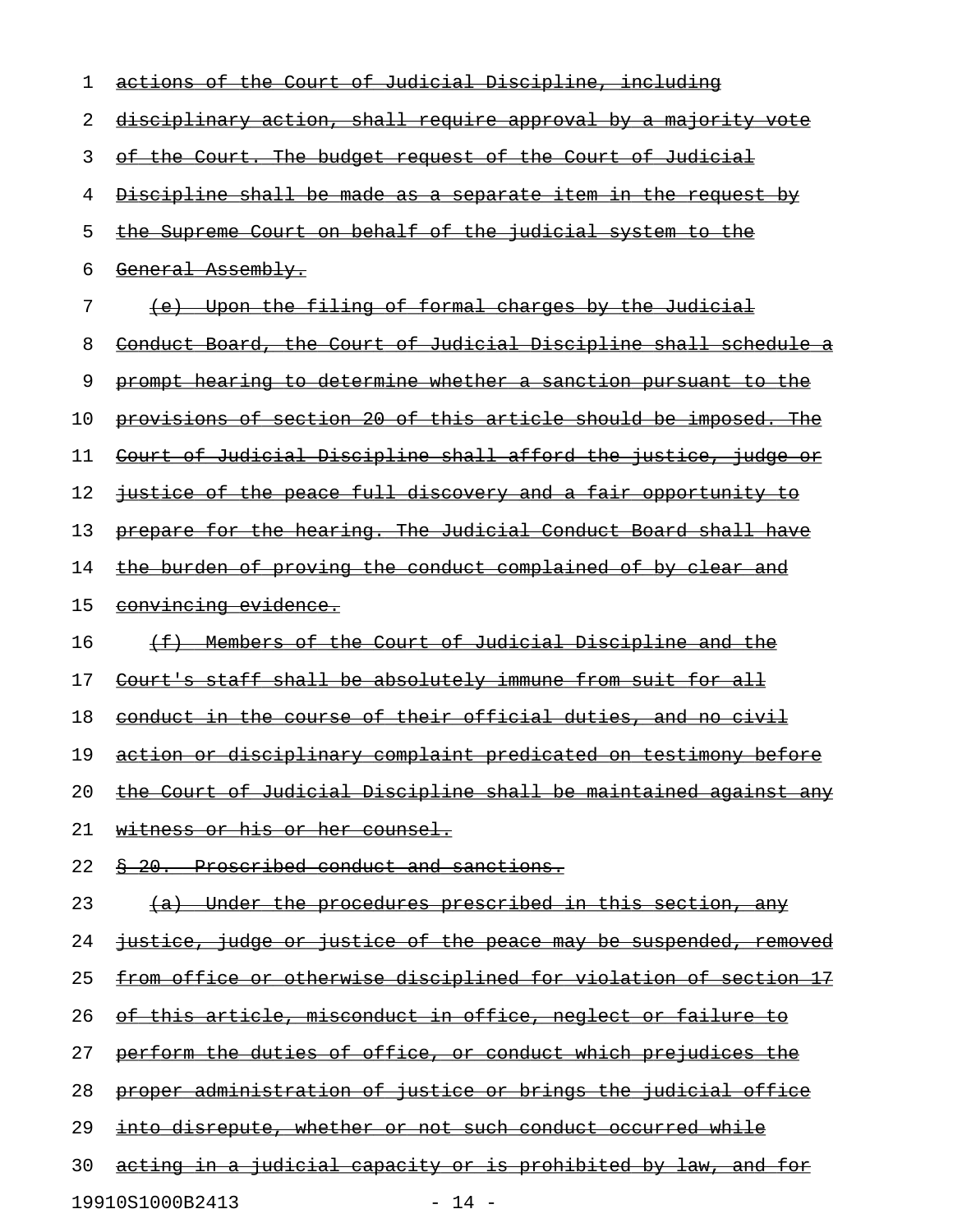| 1  | <u>conduct in violation of a canon or rule prescribed by the </u>       |
|----|-------------------------------------------------------------------------|
| 2  | Supreme Court.                                                          |
| 3  | (b) The Court of Judicial Discipline may, until there is an             |
| 4  | <u>acquittal or conviction for the felony offense, order suspended</u>  |
| 5  | <u>with or without pay any justice, judge or justice of the peace</u>   |
| 6  | against whom there has been filed an indictment or information          |
| 7  | <u>charging a felony. An interim order of suspension, with or</u>       |
| 8  | <u>without pay, may be entered against a justice, judge or justice</u>  |
| 9  | of the peace against whom formal charges have been filed with           |
| 10 | the Court of Judicial Discipline by the Judicial Conduct Board.         |
| 11 | Such order shall not be immediately appealable.                         |
| 12 | (c) In the case of a mentally or physically disabled                    |
| 13 | <u>justice, judge or justice of the peace, the Court of Judicial</u>    |
| 14 | <u>Discipline may enter an order of removal from office,</u>            |
| 15 | <u>retirement, suspension or other limitations on the activities of</u> |
| 16 | <u>the justice, judge or justice of the peace as warranted by the </u>  |
| 17 | <u>record.</u>                                                          |
| 18 | (d) The Court of Judicial Discipline may order suspended,               |
| 19 | <u>with or without pay, any justice, judge or justice of the peace</u>  |
| 20 | after a determination that the continued service of the justice,        |
| 21 | <u>judge or justice of the peace poses a substantial or imminent</u>    |
| 22 | <u>threat to the fair and impartial administration of justice.</u>      |
| 23 | <u>(e) Upon an order of the Court of Judicial Discipline for</u>        |
| 24 | <u>suspension without pay or removal, the justice, judge or justice</u> |
| 25 | <u>of the peace shall be suspended or removed from office, and his</u>  |
| 26 | <u>or her salary shall cease from the date of such order.</u>           |
| 27 | (f) A justice, judge or justice of the peace convicted of               |
| 28 | <u>misbehavior in office by a court, disbarred as a member of the </u>  |
| 29 | <u>bar of the Supreme Court or removed under this section shall</u>     |
| 30 | <u>forfeit automatically his or her judicial office and thereafter</u>  |
|    |                                                                         |

19910S1000B2413 - 15 -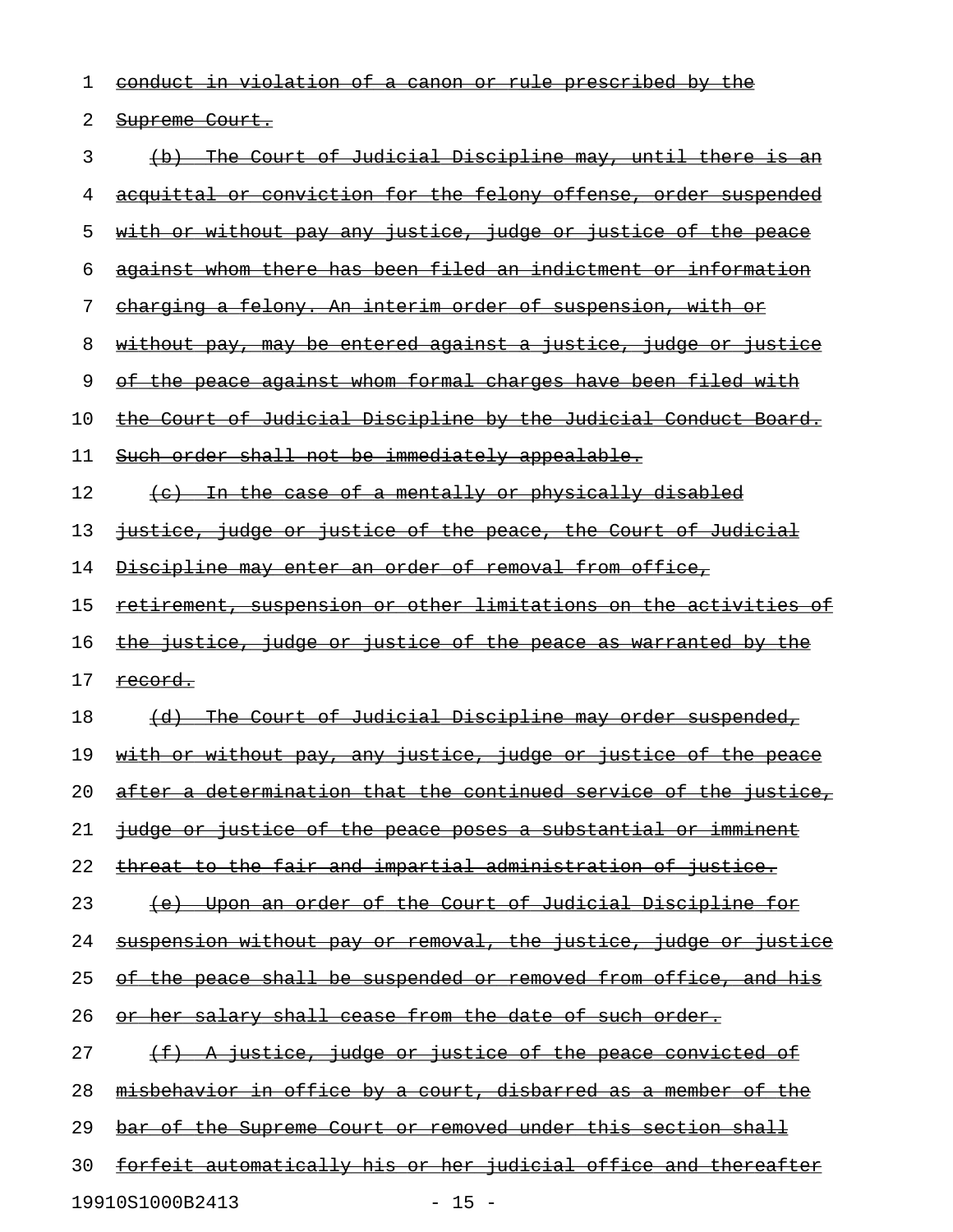|  |  | ho inoligible for judicial office  |  |
|--|--|------------------------------------|--|
|  |  | DE THETTATDIE TOT JUNICIAL OITICE. |  |

| 2  | (g) A justice, judge or justice of the peace who files for           |
|----|----------------------------------------------------------------------|
| 3  | nomination for or election to any public office other than a         |
| 4  | judicial office shall forfeit automatically his or her judicial      |
| 5  | office.                                                              |
| 6  | (h) This section is in addition to and not in substitution           |
| 7  | for the provisions for impeachment for misbehavior in office         |
| 8  | contained in Article VI. No justice, judge or justice of the         |
| 9  | peace against whom impeachment proceedings are pending in the        |
| 10 | Senate shall exercise any of the duties of the office until he       |
| 11 | <del>or she has been acquitted.</del>                                |
| 12 | \$ 21. Review of Court of Judicial Discipline.                       |
| 13 | (a) A justice, judge or justice of the peace, other than a           |
| 14 | justice of the Supreme Court, in a manner consistent with the        |
| 15 | <u>rules of the Supreme Court, may appeal to the Supreme Court a</u> |
| 16 | final adverse order of the Court of Judicial Discipline.             |
| 17 | (b) A justice of the Supreme Court, in a manner consistent           |
| 18 | with the rules of the Supreme Court, may appeal a final adverse      |
| 19 | order of the Court of Judicial Discipline to a special review        |
| 20 | panel consisting of seven judges to be chosen by lot from the        |
| 21 | judges of the Superior Court and the Commonwealth Court, other       |
| 22 | than senior judges, and who do not themselves sit on the Court       |
| 23 | of Judicial Discipline. The appeal shall in all other respects       |
| 24 | conform with the requirements of this section.                       |
| 25 | (c) No justice, judge or justice of the peace shall                  |
| 26 | participate as a member of the Judicial Conduct Board, the Court     |
| 27 | <u>of Judicial Discipline, a special review panel or the Supreme</u> |
| 28 | Court in any proceeding involving his or her suspension,             |
| 29 | <u>removal, discipline or compulsory retirement.</u>                 |
| 30 | On appeal, the reviewing court or special tribunal shall             |

19910S1000B2413 - 16 -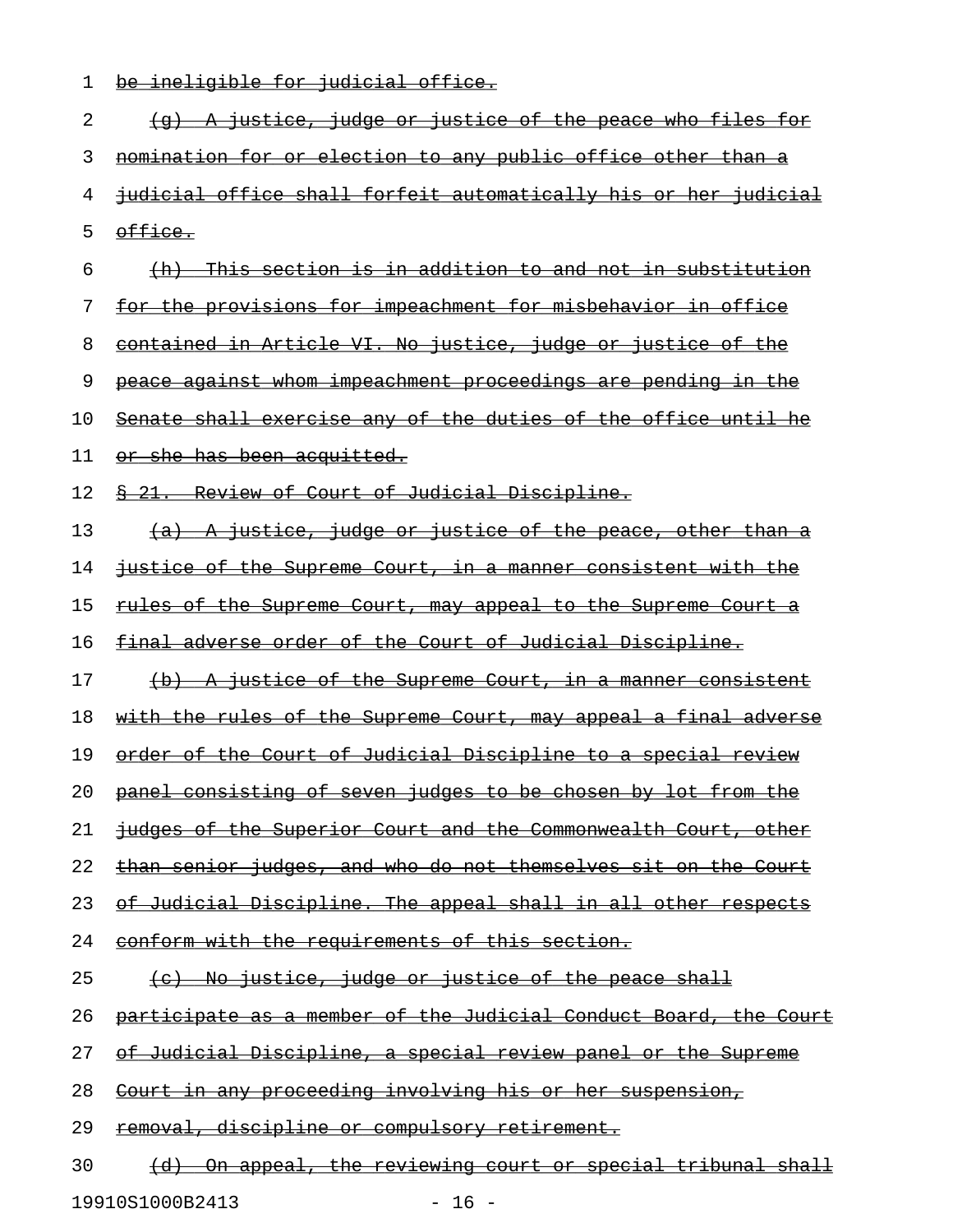| 1  | <u>review the record of the Court of Judicial Discipline</u>              |         |
|----|---------------------------------------------------------------------------|---------|
| 2  | proceedings as follows: As to matters of law, the scope of                |         |
| 3  | <u>review shall be plenary. As to matters of fact, the scope of</u>       |         |
| 4  | review shall be whether the findings below were clearly                   |         |
| 5  | erroneous. As to the propriety of the sanctions imposed, the              |         |
| 6  | scope of review shall be whether the sanctions imposed were               |         |
| 7  | lawful. The Supreme Court or special tribunal may revise or               |         |
| 8  | reject the order of the Court of Judicial Discipline upon a               |         |
| 9  | determination the order did not sustain this standard of review.          |         |
| 10 | otherwise the Supreme Court shall affirm the order of the Court           |         |
| 11 | of Judicial Discipline.                                                   |         |
| 12 | (e) An order of the Court of Judicial Discipline dismissing               |         |
| 13 | a complaint against a judge or justice of the peace may be                |         |
| 14 | appealed by the Judicial Conduct Board to the Supreme Court but           |         |
| 15 | the appeal shall be limited to questions of law. An order of the          |         |
| 16 | Court of Judicial Discipline dismissing a complaint against a             |         |
| 17 | justice of the Supreme Court may be appealed by the Judicial              |         |
| 18 | Conduct Board to a special tribunal composed of seven judges,             |         |
| 19 | not senior judges, chosen by lot from the judges of the Superior          |         |
| 20 | Court and Commonwealth Court, but the appeal shall be limited to          |         |
| 21 | <del>questions of law.</del>                                              |         |
| 22 | S 18.<br>SUSPENSION, REMOVAL, DISCIPLINE AND OTHER SANCTIONS.             | $\,<$   |
| 23 | (A)<br>THERE SHALL BE A AN INDEPENDENT BOARD WITHIN THE                   | $\,<\,$ |
| 24 | JUDICIAL BRANCH, KNOWN AS THE JUDICIAL CONDUCT BOARD, THE                 |         |
| 25 | COMPOSITION, POWERS AND DUTIES OF WHICH SHALL BE AS FOLLOWS:              |         |
| 26 | BOARD SHALL BE COMPOSED OF 12 MEMBERS, AS FOLLOWS:<br>(1)<br>THE          |         |
| 27 | TWO JUDGES, OTHER THAN SENIOR JUDGES, ONE FROM THE COURTS OF              |         |
| 28 | COMMON PLEAS AND THE OTHER FROM EITHER THE SUPERIOR COURT OR THE          |         |
| 29 | COMMONWEALTH COURT; ONE <del>DISTRICT JUSTICE</del> JUSTICE OF THE PEACE, | $\,<$   |
| 30 | WHO NEED NOT BE A MEMBER OF THE BAR OF THE SUPREME COURT; THREE           |         |
|    | 19910S1000B2413<br>$-17 -$                                                |         |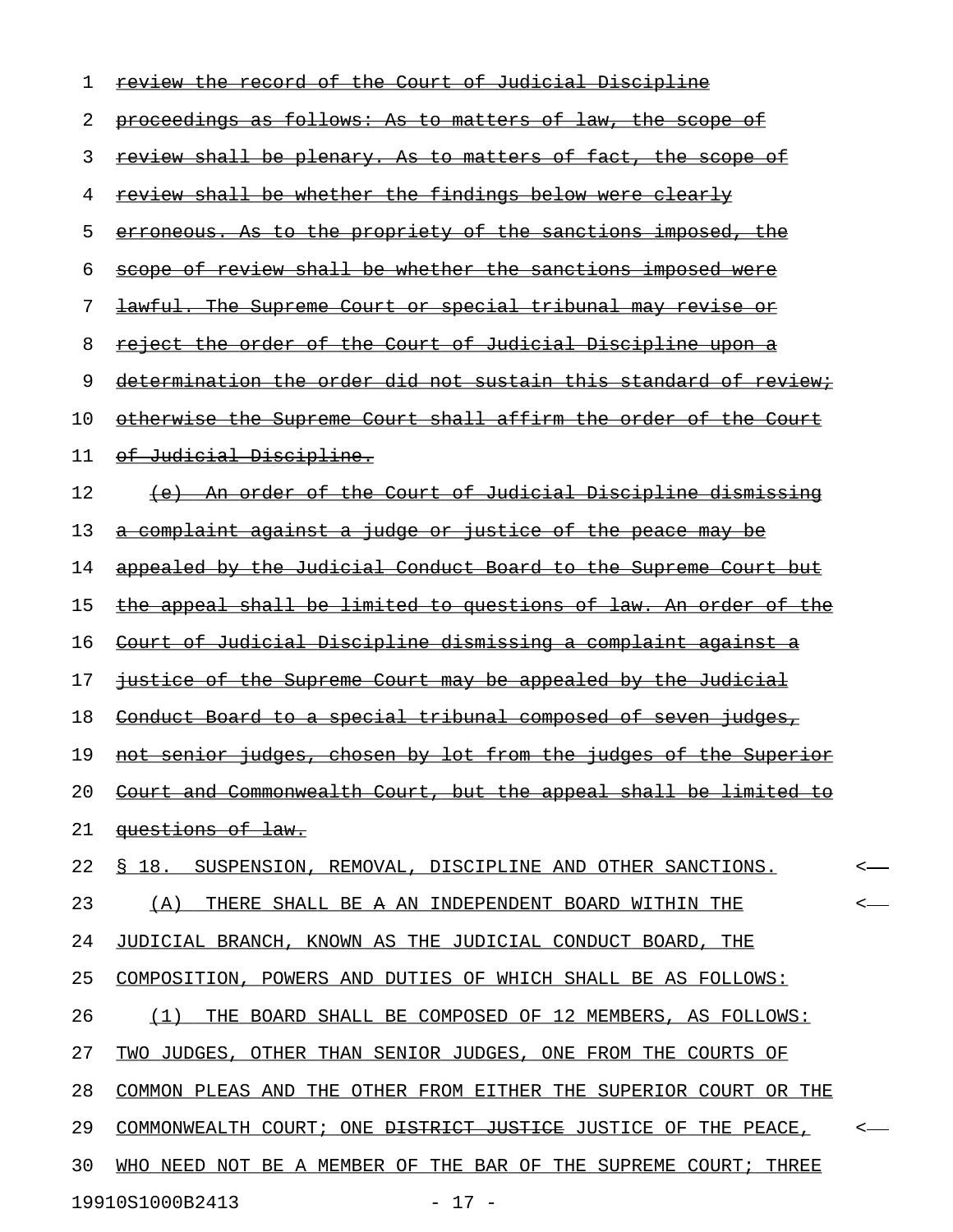1 NON-JUDGE MEMBERS OF THE BAR OF THE SUPREME COURT; AND SIX NON-2 LAWYER ELECTORS.

3 (2) LAY MEMBERS OF THE BOARD SHALL BE APPOINTED BY THE  $\sim$ 4 GOVERNOR, WITH THE ADVICE AND CONSENT OF A MAJORITY OF THE 5 MEMBERS ELECTED TO THE SENATE. THE SENATE SHALL ACT ON EACH 6 NOMINATION WITHIN 90 DAYS OF ITS SUBMISSION. IF THE SENATE DOES 7 NOT ACT ON THE NOMINATION WITHIN 90 DAYS, THE APPOINTMENT SHALL 8 OCCUR AUTOMATICALLY WITHOUT THE SENATE'S ADVICE AND CONSENT. THE 9 JUDGES, DISTRICT JUSTICE AND NON-JUDGE MEMBERS OF THE BAR OF THE 10 SUPREME COURT SHALL BE APPOINTED BY THE SUPREME COURT. 11 (2) THE JUDGE FROM EITHER THE SUPERIOR COURT OR THE  $\sim$ 12 COMMONWEALTH COURT, THE JUSTICE OF THE PEACE, ONE NON-JUDGE 13 MEMBER OF THE BAR OF THE SUPREME COURT AND THREE NON-LAWYER 14 ELECTORS SHALL BE APPOINTED TO THE BOARD BY THE SUPREME COURT. 15 THE JUDGE FROM THE COURTS OF COMMON PLEAS, TWO NON-JUDGE MEMBERS 16 OF THE BAR OF THE SUPREME COURT AND THREE NON-LAWYER ELECTORS 17 SHALL BE APPOINTED TO THE BOARD BY THE GOVERNOR. 18 (3) EXCEPT FOR THE INITIAL APPOINTEES, WHOSE TERMS SHALL BE 19 PROVIDED BY THE SCHEDULE TO THIS ARTICLE, THE MEMBERS SHALL 20 SERVE FOR TERMS OF FOUR YEARS. ALL MEMBERS MUST BE RESIDENTS OF 21 THIS COMMONWEALTH. NO MORE THAN THREE OF THE SIX MEMBERS 22 APPOINTED BY THE SUPREME COURT MAY BE REGISTERED IN THE SAME 23 POLITICAL PARTY. NO MORE THAN THREE OF THE SIX MEMBERS APPOINTED 24 BY THE GOVERNOR MAY BE REGISTERED IN THE SAME POLITICAL PARTY. 25 MEMBERSHIP OF A JUDGE OR <del>DISTRICT JUSTICE</del> JUSTICE OF THE PEACE 26 SHALL TERMINATE IF THE MEMBER CEASES TO HOLD THE JUDICIAL 27 POSITION THAT QUALIFIED THE MEMBER FOR THE APPOINTMENT. 28 MEMBERSHIP SHALL TERMINATE IF A MEMBER ATTAINS A POSITION THAT 29 WOULD HAVE RENDERED THE MEMBER INELIGIBLE FOR APPOINTMENT AT THE 30 TIME OF THE APPOINTMENT. A VACANCY SHALL BE FILLED BY THE 19910S1000B2413 - 18 -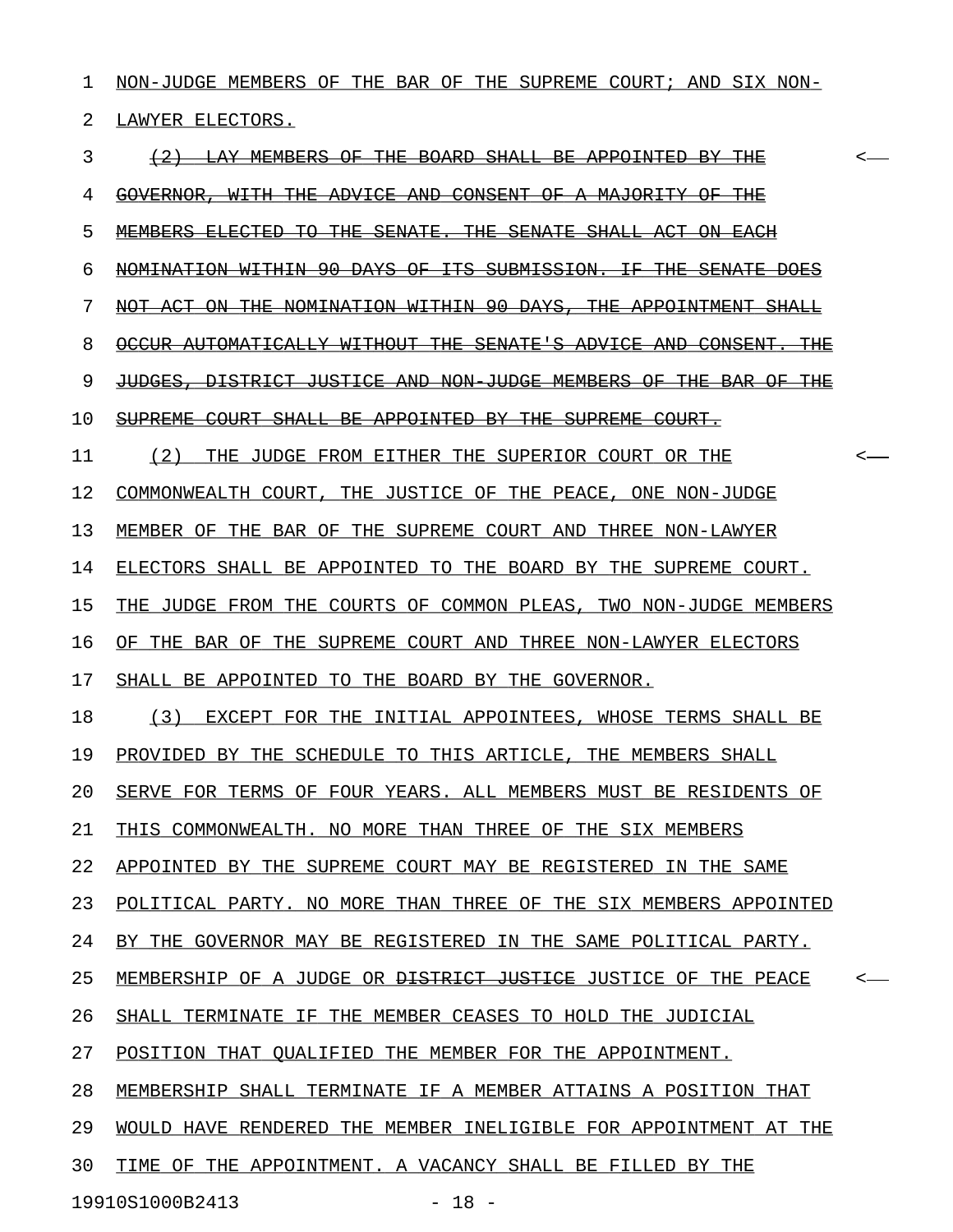1 RESPECTIVE APPOINTING AUTHORITY FOR THE REMAINDER OF THE TERM TO 2 WHICH THE MEMBER WAS APPOINTED. NO MEMBER MAY SERVE MORE THAN 3 FOUR CONSECUTIVE YEARS BUT MAY BE REAPPOINTED AFTER A LAPSE OF 4 ONE YEAR. THE GOVERNOR SHALL CONVENE THE BOARD FOR ITS FIRST 5 MEETING. AT THAT MEETING, AND ANNUALLY THEREAFTER, THE MEMBERS 6 OF THE BOARD SHALL ELECT A CHAIRPERSON. THE BOARD SHALL ACT ONLY 7 WITH THE CONCURRENCE OF A MAJORITY OF ITS MEMBERS. 8 (4) NO MEMBER OF THE BOARD, DURING THE MEMBER'S TERM, MAY 9 HOLD OFFICE IN A POLITICAL PARTY OR POLITICAL ORGANIZATION. 10 EXCEPT FOR A JUDICIAL MEMBER, NO MEMBER OF THE BOARD, DURING THE 11 MEMBER'S TERM MAY HOLD A COMPENSATED PUBLIC OFFICE OR PUBLIC 12 APPOINTMENT. ALL MEMBERS SHALL BE REIMBURSED FOR EXPENSES 13 NECESSARILY INCURRED IN THE DISCHARGE OF THEIR OFFICIAL DUTIES. 14 (5) THE BOARD SHALL PRESCRIBE GENERAL RULES GOVERNING THE 15 CONDUCT OF MEMBERS. A MEMBER MAY BE REMOVED BY THE BOARD FOR A 16 VIOLATION OF THE RULES GOVERNING THE CONDUCT OF MEMBERS. 17 (6) THE BOARD SHALL APPOINT A CHIEF COUNSEL AND OTHER STAFF, 18 PREPARE AND ADMINISTER ITS OWN BUDGET AS PROVIDED BY LAW, 19 EXERCISE SUPERVISORY AND ADMINISTRATIVE AUTHORITY OVER ALL BOARD <-20 STAFF AND BOARD FUNCTIONS, ESTABLISH AND PROMULGATE ITS OWN 21 RULES OF PROCEDURE, PREPARE AND DISSEMINATE AN ANNUAL REPORT AND 22 TAKE OTHER ACTIONS AS ARE NECESSARY TO ENSURE ITS EFFICIENT 23 OPERATION. THE BUDGET REQUEST OF THE BOARD SHALL BE MADE BY THE <-24 BOARD AS A SEPARATE ITEM IN THE REQUEST SUBMITTED BY THE SUPREME <-25 COURT ON BEHALF OF THE JUDICIAL BRANCH TO THE GENERAL ASSEMBLY. 26  $(7)$  THE BOARD SHALL RECEIVE AND INVESTIGATE COMPLAINTS 27 REGARDING JUDICIAL CONDUCT FILED BY INDIVIDUALS OR INITIATED BY 28 THE BOARD; ISSUE SUBPOENAS TO COMPEL TESTIMONY UNDER OATH OF 29 WITNESSES, INCLUDING THE SUBJECT OF THE INVESTIGATION, AND TO 30 COMPEL THE PRODUCTION OF DOCUMENTS, BOOKS, ACCOUNTS AND OTHER 19910S1000B2413 - 19 -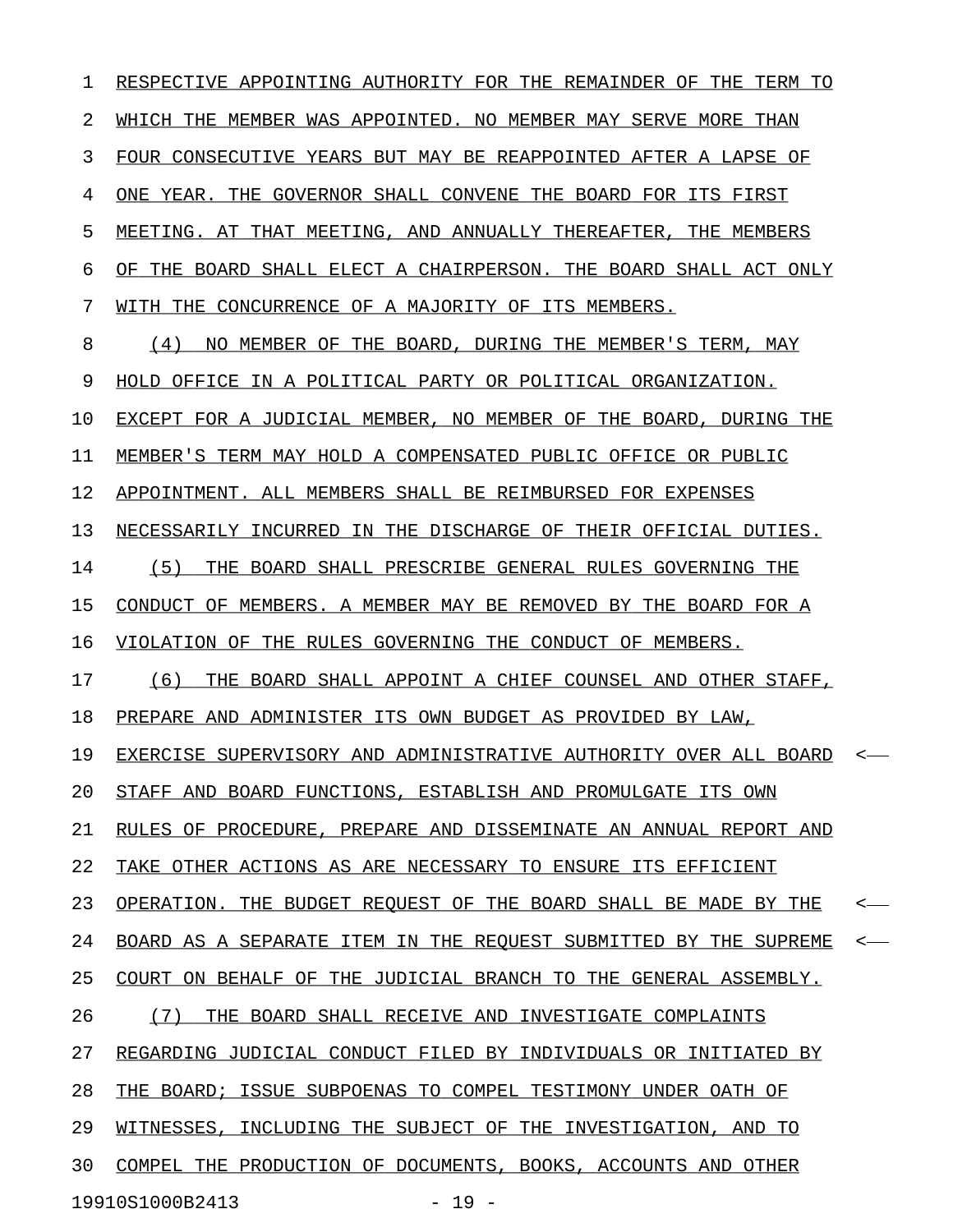1 RECORDS RELEVANT TO THE INVESTIGATION; DETERMINE WHETHER THERE 2 IS PROBABLE CAUSE TO FILE FORMAL CHARGES AGAINST A JUSTICE, 3 JUDGE OR <del>DISTRICT JUSTICE</del> JUSTICE OF THE PEACE FOR CONDUCT  $\sim$ 4 PROSCRIBED BY THIS SECTION; AND PRESENT THE CASE IN SUPPORT OF 5 THE CHARGES BEFORE THE COURT OF JUDICIAL DISCIPLINE. 6 (8) COMPLAINTS FILED WITH THE BOARD OR INITIATED BY THE 7 BOARD SHALL NOT BE PUBLIC INFORMATION. STATEMENTS, TESTIMONY, 8 DOCUMENTS, RECORDS OR OTHER INFORMATION OR EVIDENCE ACOUIRED BY 9 THE BOARD IN THE CONDUCT OF AN INVESTIGATION SHALL NOT BE PUBLIC 10 INFORMATION. A JUSTICE, JUDGE OR <del>DISTRICT JUSTICE</del> JUSTICE OF THE <-11 PEACE WHO IS THE SUBJECT OF A COMPLAINT FILED WITH THE BOARD OR 12 INITIATED BY THE BOARD, OR OF AN INVESTIGATION CONDUCTED BY THE 13 BOARD, SHALL BE APPRISED OF THE NATURE AND CONTENT OF THE 14 COMPLAINT AND AFFORDED AN OPPORTUNITY TO RESPOND FULLY TO THE 15 COMPLAINT PRIOR TO ANY PROBABLE CAUSE DETERMINATION BY THE 16 BOARD. ALL PROCEEDINGS OF THE BOARD SHALL BE CONFIDENTIAL EXCEPT 17 WHEN THE SUBJECT OF THE INVESTIGATION WAIVES CONFIDENTIALITY. 18 IF, INDEPENDENT OF ANY ACTION BY THE BOARD, THE FACT THAT AN 19 INVESTIGATION BY THE BOARD IS IN PROGRESS BECOMES A MATTER OF 20 PUBLIC RECORD, THE BOARD MAY, AT THE DIRECTION OF THE SUBJECT OF 21 THE INVESTIGATION, ISSUE A STATEMENT TO CONFIRM THAT THE 22 INVESTIGATION IS IN PROGRESS, TO CLARIFY THE PROCEDURAL ASPECTS 23 OF THE PROCEEDINGS, TO EXPLAIN THE RIGHTS OF THE SUBJECT OF THE 24 INVESTIGATION TO A FAIR HEARING WITHOUT PREJUDGMENT, OR TO 25 PROVIDE THE RESPONSE OF THE SUBJECT OF THE INVESTIGATION TO THE 26 COMPLAINT. IN ACTING TO DISMISS A COMPLAINT FOR LACK OF PROBABLE 27 CAUSE TO FILE FORMAL CHARGES, THE BOARD MAY, AT ITS DISCRETION, 28 ISSUE A STATEMENT OR REPORT TO THE COMPLAINANT OR TO THE SUBJECT 29 OF THE COMPLAINT, WHICH MAY CONTAIN THE IDENTITY OF THE 30 COMPLAINANT, THE IDENTITY OF THE SUBJECT OF THE COMPLAINT, THE 19910S1000B2413 - 20 -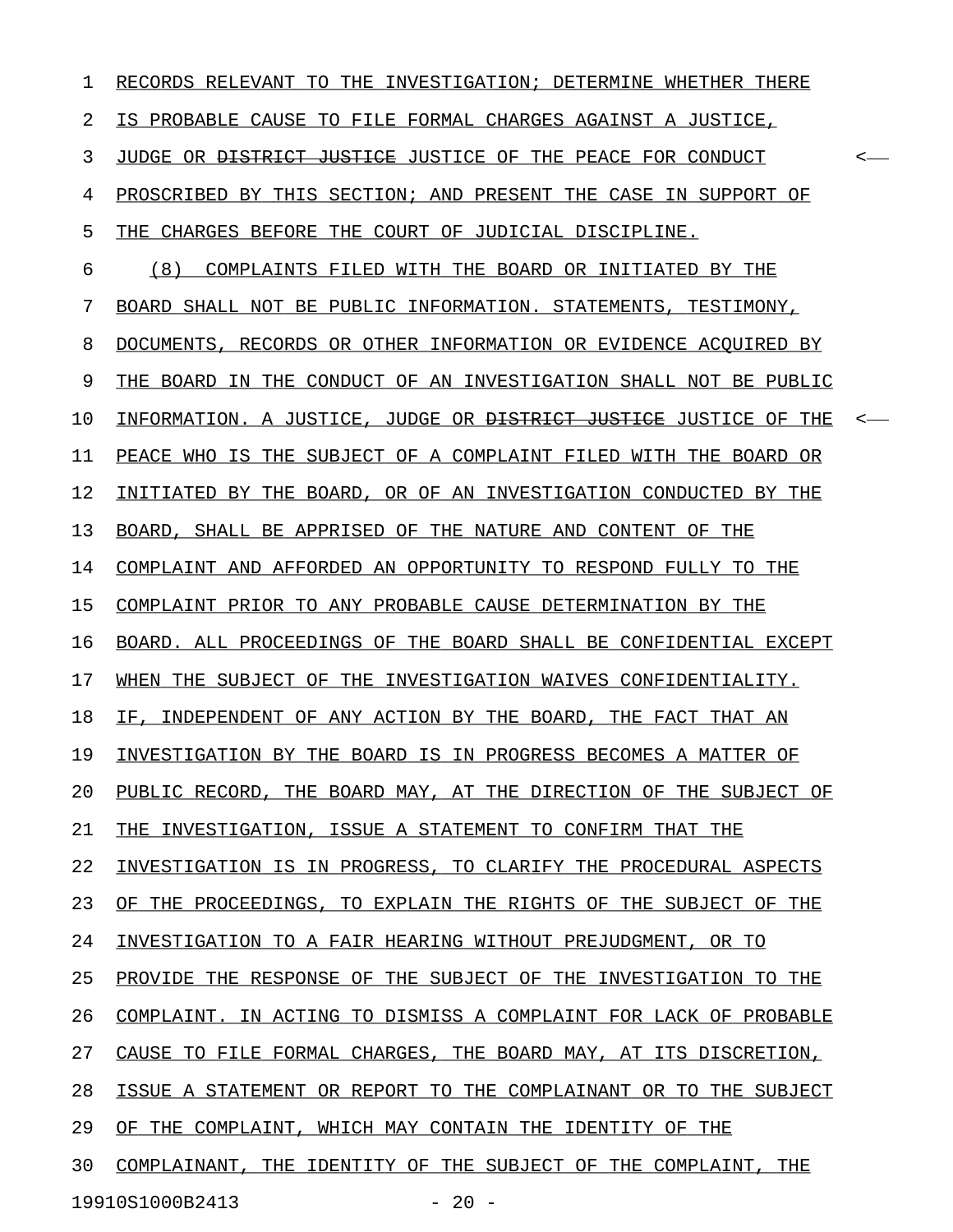| 1  | CONTENTS AND NATURE OF THE COMPLAINT,<br>THE ACTIONS TAKEN IN THE           |                          |
|----|-----------------------------------------------------------------------------|--------------------------|
| 2  | CONDUCT OF THE INVESTIGATION AND THE RESULTS AND CONCLUSIONS OF             |                          |
| 3  | INVESTIGATION. THE BOARD MAY INCLUDE WITH A REPORT A COPY OF<br>THE.        |                          |
| 4  | INFORMATION OR EVIDENCE ACOUIRED IN THE COURSE OF THE                       |                          |
| 5  | INVESTIGATION.                                                              |                          |
| 6  | (9)<br>IF THE BOARD FINDS PROBABLE CAUSE TO FILE FORMAL CHARGES             |                          |
| 7  | CONCERNING MENTAL OR PHYSICAL DISABILITY AGAINST A JUSTICE,                 |                          |
| 8  | JUDGE OR <del>DISTRICT JUSTICE</del> JUSTICE OF THE PEACE, THE BOARD SHALL  |                          |
| 9  | SO NOTIFY THE SUBJECT OF THE CHARGES, AND PROVIDE THE SUBJECT               |                          |
| 10 | WITH AN OPPORTUNITY TO RESIGN FROM JUDICIAL OFFICE OR, WHEN                 |                          |
| 11 | APPROPRIATE, TO ENTER A REHABILITATION PROGRAM PRIOR TO THE                 |                          |
| 12 | FILING OF THE FORMAL CHARGES WITH THE COURT OF JUDICIAL                     |                          |
| 13 | DISCIPLINE.                                                                 |                          |
| 14 | (10)<br>MEMBERS OF THE BOARD AND ITS CHIEF COUNSEL AND STAFF                |                          |
| 15 | SHALL BE ABSOLUTELY IMMUNE FROM SUIT FOR ALL CONDUCT IN THE                 |                          |
| 16 | COURSE OF THEIR OFFICIAL DUTIES. NO CIVIL ACTION OR DISCIPLINARY            |                          |
| 17 | COMPLAINT PREDICATED UPON THE FILING OF A COMPLAINT OR OTHER                |                          |
| 18 | DOCUMENTS WITH THE BOARD OR TESTIMONY BEFORE THE BOARD MAY BE               |                          |
| 19 | MAINTAINED AGAINST ANY COMPLAINANT, WITNESS OR COUNSEL.                     |                          |
| 20 | THERE SHALL BE A COURT OF JUDICIAL DISCIPLINE, THE<br>(B)                   |                          |
| 21 | COMPOSITION, POWERS AND DUTIES OF WHICH SHALL BE AS FOLLOWS:                |                          |
| 22 | THE COURT SHALL BE COMPOSED OF A TOTAL OF SEVEN EIGHT<br>(1)                | $\overline{\phantom{a}}$ |
| 23 | MEMBERS AS FOLLOWS: THREE JUDGES OTHER THAN SENIOR JUDGES FROM              |                          |
| 24 | THE COURTS OF COMMON PLEAS, THE SUPERIOR COURT OR THE                       |                          |
| 25 | COMMONWEALTH COURT; ONE <del>LAW TRAINED DISTRICT JUSTICE; ONE MEMBER</del> |                          |
| 26 | JUSTICE OF THE PEACE; TWO NON-JUDGE MEMBERS OF THE BAR OF THE               |                          |
| 27 | SUPREME COURT; AND TWO NON-LAWYER ELECTORS. THE JUDGES AND THE              |                          |
| 28 | DISTRICT JUSTICE SHALL BE APPOINTED TO THE COURT BY THE SUPREME             |                          |
| 29 | COURT. THE MEMBER OF THE BAR OF THE SUPREME COURT AND THE TWO               |                          |
| 30 | NON LAWYER ELECTORS SHALL BE APPOINTED TO THE COURT BY THE                  |                          |
|    | 19910S1000B2413<br>$-21 -$                                                  |                          |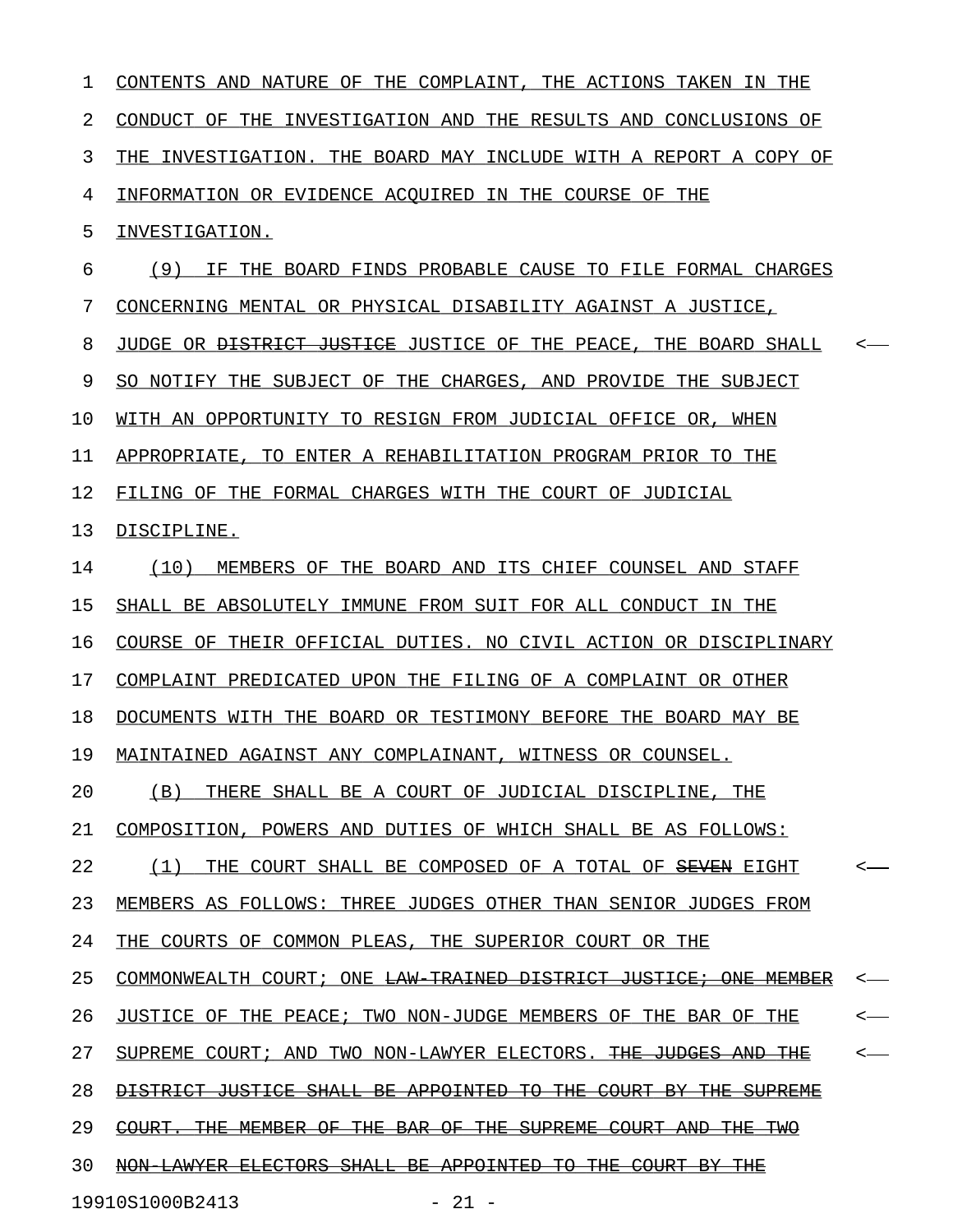| 1  | <del>MAJORITY</del><br><del>GOVERNOR</del><br><del>WITH</del><br>ADVICE<br>AND<br><del>CONSENT</del><br>ΘF<br>Α<br>ŦĦE                                                      |              |
|----|-----------------------------------------------------------------------------------------------------------------------------------------------------------------------------|--------------|
| 2  | <u>MEMBERS</u><br><del>ELECTED</del><br>Ŧθ<br><del>THE</del><br><del>SENATE.</del><br><del>THE</del><br><del>SENATE</del><br><del>SHALL</del><br>-ACT<br><del>ON EACH</del> |              |
| 3  | -90-<br>NOMINATION WITHIN<br>-DAYS-<br>ΘF<br><del>ITS</del><br>SUBMISSION.<br><del>THE</del><br>ŦΕ<br><del>SENATE</del><br><del>DOES</del>                                  |              |
| 4  | NOMINATION WITHIN 90 DAYS,<br>NOT ACT<br><del>ON THE</del><br><del>THE</del><br><del>APPOINTMENT</del><br><del>SHALL</del>                                                  |              |
| 5  | <del>OCCUR AUTOMATICALLY</del><br><del>THE</del><br><del>SENATE'S</del><br><del>ADVICE AND</del><br><del>CONSENT.</del><br>TWO<br><del>WITHOUT</del>                        |              |
| 6  | JUSTICE OF THE PEACE AND ONE NON-LAWYER ELECTOR<br>JUDGES.<br>THE                                                                                                           |              |
| 7  | SHALL BE APPOINTED TO THE COURT BY THE SUPREME COURT.<br>ONE JUDGE,                                                                                                         |              |
| 8  | TWO NON-JUDGE MEMBERS OF THE BAR OF THE SUPREME<br>THE<br>COURT AND                                                                                                         |              |
| 9  | ONE NON-LAWYER ELECTOR SHALL BE APPOINTED TO THE COURT BY THE                                                                                                               |              |
| 10 | GOVERNOR.                                                                                                                                                                   |              |
| 11 | (2)<br>INITIAL APPOINTEES, WHOSE TERMS SHALL BE<br>EXCEPT FOR THE                                                                                                           |              |
| 12 | PROVIDED BY THE SCHEDULE TO THIS ARTICLE,<br>EACH MEMBER SHALL                                                                                                              |              |
| 13 | SERVE FOR A TERM OF FOUR YEARS; HOWEVER,<br>THE MEMBER,<br>RATHER THAN                                                                                                      |              |
| 14 | MEMBER'S SUCCESSOR, SHALL CONTINUE TO PARTICIPATE<br>THE<br>IN ANY                                                                                                          |              |
| 15 | HEARING IN PROGRESS AT THE END OF THE MEMBER'S TERM. ALL MEMBERS                                                                                                            |              |
| 16 | MUST BE RESIDENTS OF THIS COMMONWEALTH. NO MORE THAN TWO<br>THE<br>OF                                                                                                       |              |
| 17 | MEMBERS APPOINTED BY THE SUPREME COURT MAY BE REGISTERED<br>THE<br>IN.                                                                                                      |              |
| 18 | SAME POLITICAL PARTY. NO MORE THAN TWO OF THE MEMBERS APPOINTED                                                                                                             |              |
| 19 | BY THE GOVERNOR MAY BE REGISTERED IN THE SAME POLITICAL PARTY.                                                                                                              |              |
| 20 | MEMBERSHIP OF A JUDGE OR <del>DISTRICT JUSTICE</del> JUSTICE OF THE PEACE                                                                                                   | $\leftarrow$ |
| 21 | SHALL TERMINATE IF THE JUDGE OR <del>DISTRICT JUSTICE</del> JUSTICE OF THE                                                                                                  | $\leftarrow$ |
| 22 | PEACE CEASES TO HOLD THE JUDICIAL POSITION THAT QUALIFIED THE                                                                                                               |              |
| 23 | JUDGE OR <del>DISTRICT JUSTICE</del> JUSTICE OF THE PEACE FOR APPOINTMENT.                                                                                                  | $\sim$       |
| 24 | MEMBERSHIP SHALL TERMINATE IF A MEMBER ATTAINS A POSITION THAT                                                                                                              |              |
| 25 | WOULD HAVE RENDERED THAT PERSON INELIGIBLE FOR APPOINTMENT AT                                                                                                               |              |
| 26 | THE TIME OF THE APPOINTMENT. A VACANCY ON THE COURT SHALL BE                                                                                                                |              |
| 27 | FILLED BY THE RESPECTIVE APPOINTING AUTHORITY FOR THE REMAINDER                                                                                                             |              |
| 28 | OF THE TERM TO WHICH THE MEMBER WAS APPOINTED IN THE SAME MANNER                                                                                                            |              |
| 29 | IN WHICH THE ORIGINAL APPOINTMENT OCCURRED. NO MEMBER OF THE                                                                                                                |              |
| 30 | COURT MAY SERVE MORE THAN FOUR CONSECUTIVE YEARS BUT MAY BE                                                                                                                 |              |
|    | 19910S1000B2413<br>$-22 -$                                                                                                                                                  |              |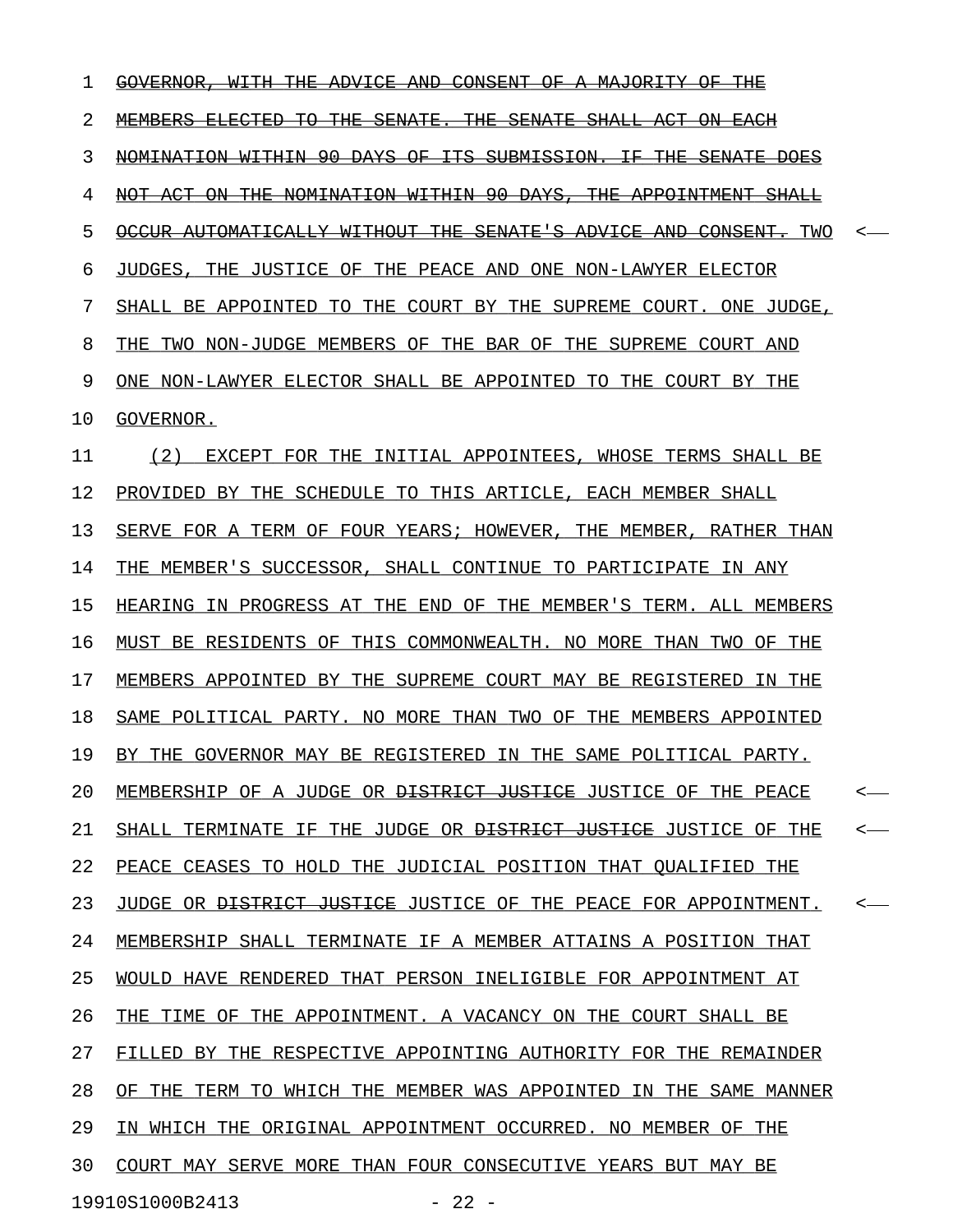## 1 REAPPOINTED AFTER A LAPSE OF ONE YEAR.

| 2  | (3)<br>THE COURT SHALL PRESCRIBE GENERAL RULES GOVERNING THE                           |
|----|----------------------------------------------------------------------------------------|
| 3  | CONDUCT OF MEMBERS. A MEMBER MAY BE REMOVED BY THE COURT FOR A                         |
| 4  | VIOLATION OF THE RULES OF CONDUCT PRESCRIBED BY THE COURT. NO                          |
| 5  | MEMBER, DURING THE MEMBER'S TERM OF SERVICE, MAY HOLD OFFICE IN                        |
| 6  | ANY POLITICAL PARTY OR POLITICAL ORGANIZATION. EXCEPT FOR A                            |
| 7  | JUDICIAL MEMBER, NO MEMBER OF THE COURT, DURING THE MEMBER'S                           |
| 8  | TERM OF SERVICE, MAY HOLD A COMPENSATED PUBLIC OFFICE OR PUBLIC                        |
| 9  | APPOINTMENT. ALL MEMBERS OF THE COURT SHALL BE REIMBURSED FOR                          |
| 10 | EXPENSES NECESSARILY INCURRED IN THE DISCHARGE OF THEIR OFFICIAL                       |
| 11 | DUTIES.                                                                                |
| 12 | (4)<br>THE COURT SHALL APPOINT STAFF AND PREPARE AND ADMINISTER                        |
| 13 | ITS OWN BUDGET AS PROVIDED BY LAW AND UNDERTAKE ACTIONS NEEDED                         |
| 14 | TO ENSURE ITS EFFICIENT OPERATION. ALL ACTIONS OF THE COURT,                           |
| 15 | INCLUDING DISCIPLINARY ACTION, SHALL REQUIRE APPROVAL BY A                             |
| 16 | MAJORITY VOTE OF THE MEMBERS OF THE COURT. THE BUDGET REOUEST OF                       |
| 17 | THE COURT SHALL BE MADE AS A SEPARATE ITEM IN THE REOUEST BY THE                       |
| 18 | SUPREME COURT ON BEHALF OF THE JUDICIAL BRANCH TO THE GENERAL                          |
| 19 | ASSEMBLY. THE COURT SHALL ADOPT RULES TO GOVERN THE CONDUCT OF                         |
| 20 | PROCEEDINGS BEFORE THE COURT.                                                          |
| 21 | (5) UPON THE FILING OF FORMAL CHARGES WITH THE COURT BY THE                            |
| 22 | BOARD, THE COURT SHALL PROMPTLY SCHEDULE A HEARING OR HEARINGS                         |
| 23 | TO DETERMINE WHETHER A SANCTION SHOULD BE IMPOSED AGAINST A                            |
| 24 | JUSTICE, JUDGE OR <del>DISTRICT JUSTICE</del> JUSTICE OF THE PEACE PURSUANT<br>$\prec$ |
| 25 | TO THE PROVISIONS OF THIS SECTION. THE COURT SHALL BE A COURT OF                       |
| 26 | RECORD, WITH ALL THE ATTENDANT DUTIES AND POWERS APPROPRIATE TO                        |
| 27 | ITS FUNCTION. FORMAL CHARGES FILED WITH THE COURT SHALL BE A<br>$\,<\,$                |
| 28 | MATTER OF PUBLIC RECORD. ALL HEARINGS CONDUCTED BY THE COURT                           |
| 29 | SHALL BE PUBLIC PROCEEDINGS, CONDUCTED PURSUANT TO THE RULES                           |
| 30 | ADOPTED BY THE COURT AND IN ACCORDANCE WITH THE PRINCIPLES OF                          |
|    | 19910S1000B2413<br>$-23 -$                                                             |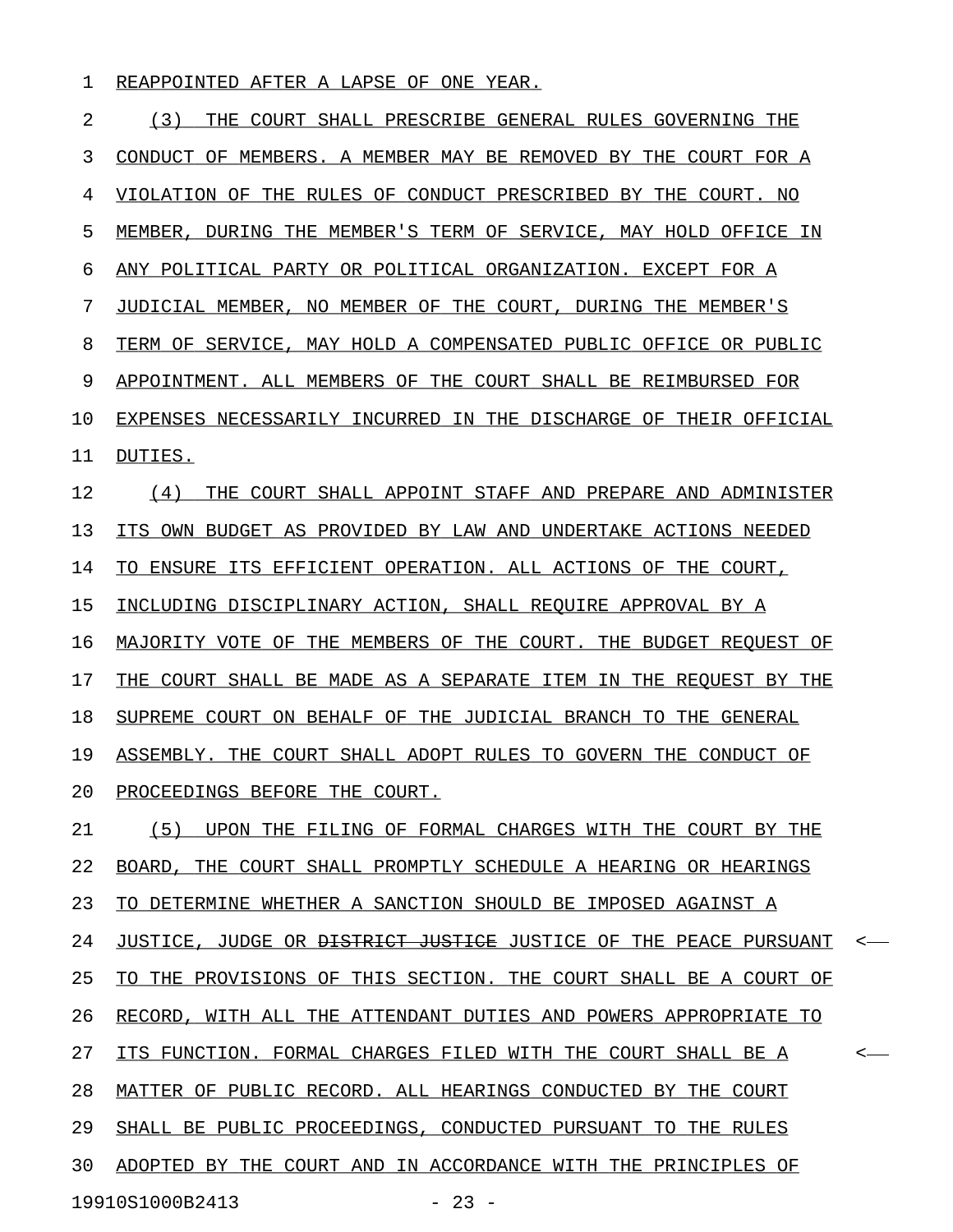| 1  | DUE PROCESS AND THE LAW OF EVIDENCE. PARTIES APPEARING BEFORE              |                  |
|----|----------------------------------------------------------------------------|------------------|
| 2  | THE COURT SHALL HAVE A RIGHT TO DISCOVERY PURSUANT TO THE RULES            |                  |
| 3  | ADOPTED BY THE COURT AND SHALL HAVE THE RIGHT TO SUBPOENA                  |                  |
| 4  | WITNESSES AND TO COMPEL THE PRODUCTION OF DOCUMENTS, BOOKS,                |                  |
| 5  | ACCOUNTS AND OTHER RECORDS AS RELEVANT. THE SUBJECT OF THE                 |                  |
| 6  | CHARGES SHALL BE PRESUMED INNOCENT IN ANY PROCEEDING BEFORE THE            |                  |
| 7  | COURT, AND THE BOARD SHALL HAVE THE BURDEN OF PROVING THE                  |                  |
| 8  | CHARGES BY CLEAR AND CONVINCING EVIDENCE. ALL DECISIONS OF THE             |                  |
| 9  | COURT SHALL BE IN WRITING AND SHALL CONTAIN FINDINGS OF FACT AND           |                  |
| 10 | CONCLUSIONS OF LAW. A DECISION OF THE COURT MAY ORDER REMOVAL              |                  |
| 11 | FROM OFFICE, SUSPENSION, CENSURE OR OTHER DISCIPLINE AS                    |                  |
| 12 | AUTHORIZED BY THIS SECTION AND AS WARRANTED BY THE RECORD.                 |                  |
| 13 | HEARINGS BEFORE THE COURT MAY BE CONDUCTED BY A MEMBER OR BY A             |                  |
| 14 | <b>OUALIFIED HEARING OFFICER APPOINTED BY THE COURT.</b>                   |                  |
| 15 | (6) MEMBERS OF THE COURT AND THE COURT'S STAFF SHALL BE                    |                  |
| 16 | ABSOLUTELY IMMUNE FROM SUIT FOR ALL CONDUCT IN THE COURSE OF               |                  |
| 17 | THEIR OFFICIAL DUTIES, AND NO CIVIL ACTION OR DISCIPLINARY                 |                  |
| 18 | COMPLAINT PREDICATED ON TESTIMONY BEFORE THE COURT MAY BE                  |                  |
| 19 | MAINTAINED AGAINST ANY WITNESS OR COUNSEL.                                 |                  |
| 20 | (C) DECISIONS OF THE COURT SHALL BE SUBJECT TO REVIEW AS                   |                  |
| 21 | FOLLOWS:                                                                   |                  |
| 22 | (1) A JUSTICE, JUDGE OR <del>DISTRICT JUSTICE</del> JUSTICE OF THE         | $\longleftarrow$ |
| 23 | PEACE SHALL HAVE THE RIGHT TO APPEAL A FINAL ADVERSE ORDER OF              |                  |
| 24 | DISCIPLINE OF THE COURT. A JUDGE OR <del>DISTRICT JUSTICE</del> JUSTICE OF | $\leftarrow$     |
| 25 | THE PEACE SHALL HAVE THE RIGHT TO APPEAL TO THE SUPREME COURT IN           |                  |
| 26 | A MANNER CONSISTENT WITH RULES ADOPTED BY THE SUPREME COURT; A             |                  |
| 27 | JUSTICE SHALL HAVE THE RIGHT TO APPEAL TO A SPECIAL TRIBUNAL               |                  |
| 28 | COMPOSED OF SEVEN JUDGES, OTHER THAN SENIOR JUDGES, CHOSEN BY              |                  |
| 29 | LOT FROM THE JUDGES OF THE SUPERIOR COURT AND COMMONWEALTH COURT           |                  |
| 30 | WHO DO NOT SIT ON THE COURT OF JUDICIAL DISCIPLINE OR THE BOARD,           |                  |
|    | 19910S1000B2413<br>$-24 -$                                                 |                  |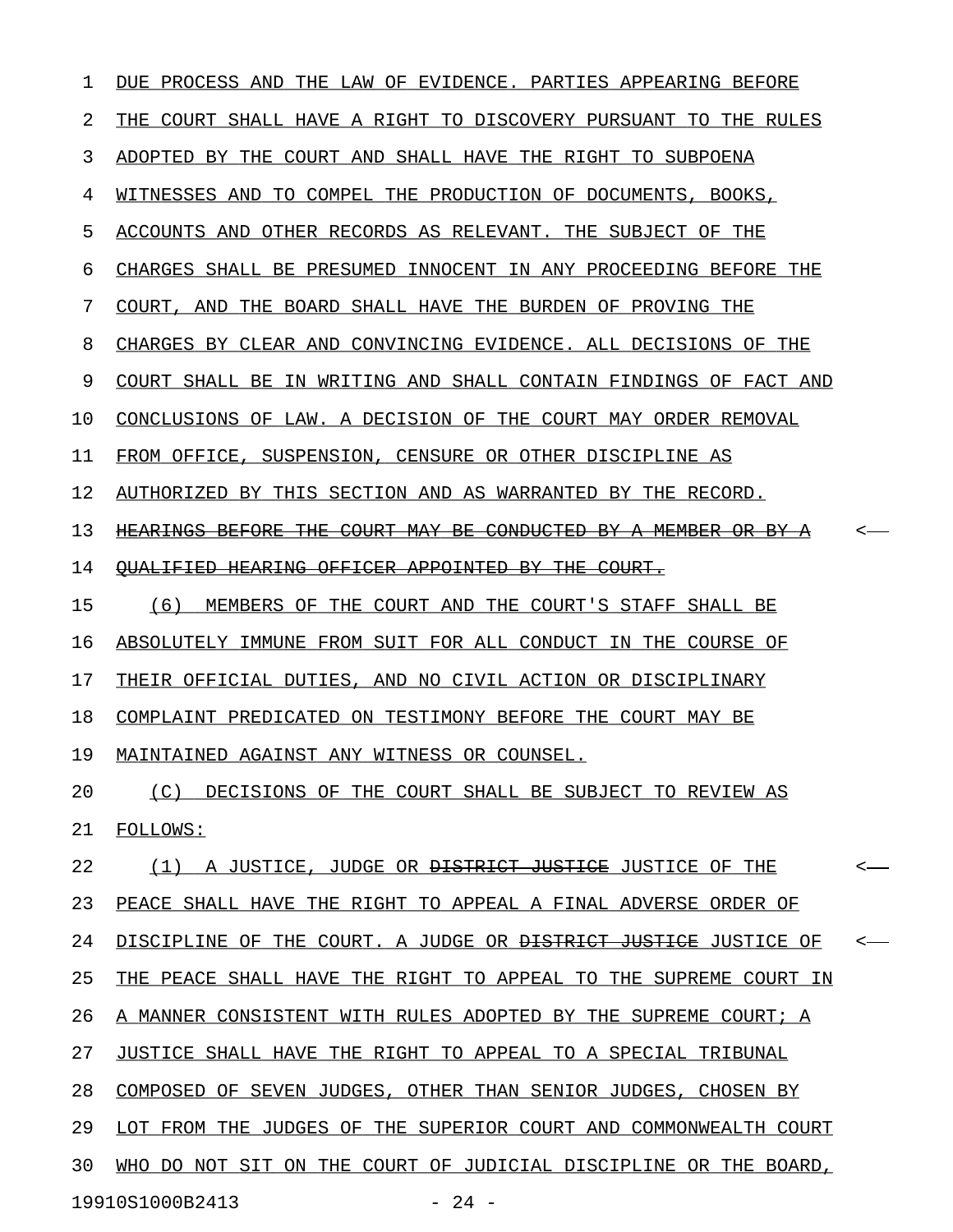$1$  IN A MANNER CONSISTENT WITH RULES ADOPTED BY THE SUPREME COURT. 2 THE SPECIAL TRIBUNAL SHALL HEAR AND DECIDE THE APPEAL IN THE 3 SAME MANNER IN WHICH THE SUPREME COURT WOULD HEAR AND DECIDE AN 4 APPEAL FROM AN ORDER OF THE COURT.

5 (2) ON APPEAL, THE SUPREME COURT OR SPECIAL TRIBUNAL SHALL 6 REVIEW THE RECORD OF THE PROCEEDINGS OF THE COURT AS FOLLOWS: ON 7 THE LAW, THE SCOPE OF REVIEW IS PLENARY; ON THE FACTS, THE SCOPE 8 OF REVIEW IS CLEARLY ERRONEOUS; AND AS TO SANCTIONS, THE SCOPE 9 OF REVIEW IS <del>ABUSE OF DISCRETION</del> WHETHER THE SANCTIONS IMPOSED  $\sim$ 10 WERE LAWFUL. THE SUPREME COURT OR SPECIAL TRIBUNAL MAY REVISE OR 11 REJECT AN ORDER OF THE COURT UPON A DETERMINATION THAT THE ORDER 12 DID NOT SUSTAIN THIS STANDARD OF REVIEW; OTHERWISE, THE SUPREME 13 COURT OR SPECIAL TRIBUNAL SHALL AFFIRM THE ORDER OF THE COURT. 14 THE SUPREME COURT OR SPECIAL TRIBUNAL MAY REMAND THE MATTER TO  $\sim$ 15 THE COURT FOR THE CONSIDERATION OF ADDITIONAL EVIDENCE WHICH WAS 16 EXCLUDED BY THE COURT OR WHICH BECAME AVAILABLE SUBSEOUENT TO 17 THE CONCLUSION OF THE PROCEEDINGS BEFORE THE COURT. 18 (3) AN ORDER OF THE COURT WHICH DISMISSES A COMPLAINT 19 AGAINST A JUDGE OR <del>DISTRICT JUSTICE</del> JUSTICE OF THE PEACE MAY BE <-20 APPEALED BY THE BOARD TO THE SUPREME COURT, BUT THE APPEAL SHALL 21 BE LIMITED TO QUESTIONS OF LAW. AN ORDER OF THE COURT WHICH 22 DISMISSES A COMPLAINT AGAINST A JUSTICE OF THE SUPREME COURT MAY 23 BE APPEALED BY THE BOARD TO A SPECIAL TRIBUNAL IN ACCORDANCE 24 WITH PARAGRAPH (1), BUT THE APPEAL SHALL BE LIMITED TO QUESTIONS 25 OF LAW. 26 (4) NO JUSTICE, JUDGE OR <del>DISTRICT JUSTICE</del> JUSTICE OF THE  $\sim$ 27 PEACE MAY PARTICIPATE AS A MEMBER OF THE BOARD, THE COURT, A 28 SPECIAL TRIBUNAL, OR THE SUPREME COURT IN ANY PROCEEDING IN 29 WHICH THE JUSTICE, JUDGE OR <del>DISTRICT JUSTICE</del> JUSTICE OF THE  $\sim$ 30 PEACE IS A COMPLAINANT, THE SUBJECT OF A COMPLAINT, A PARTY OR A

19910S1000B2413 - 25 -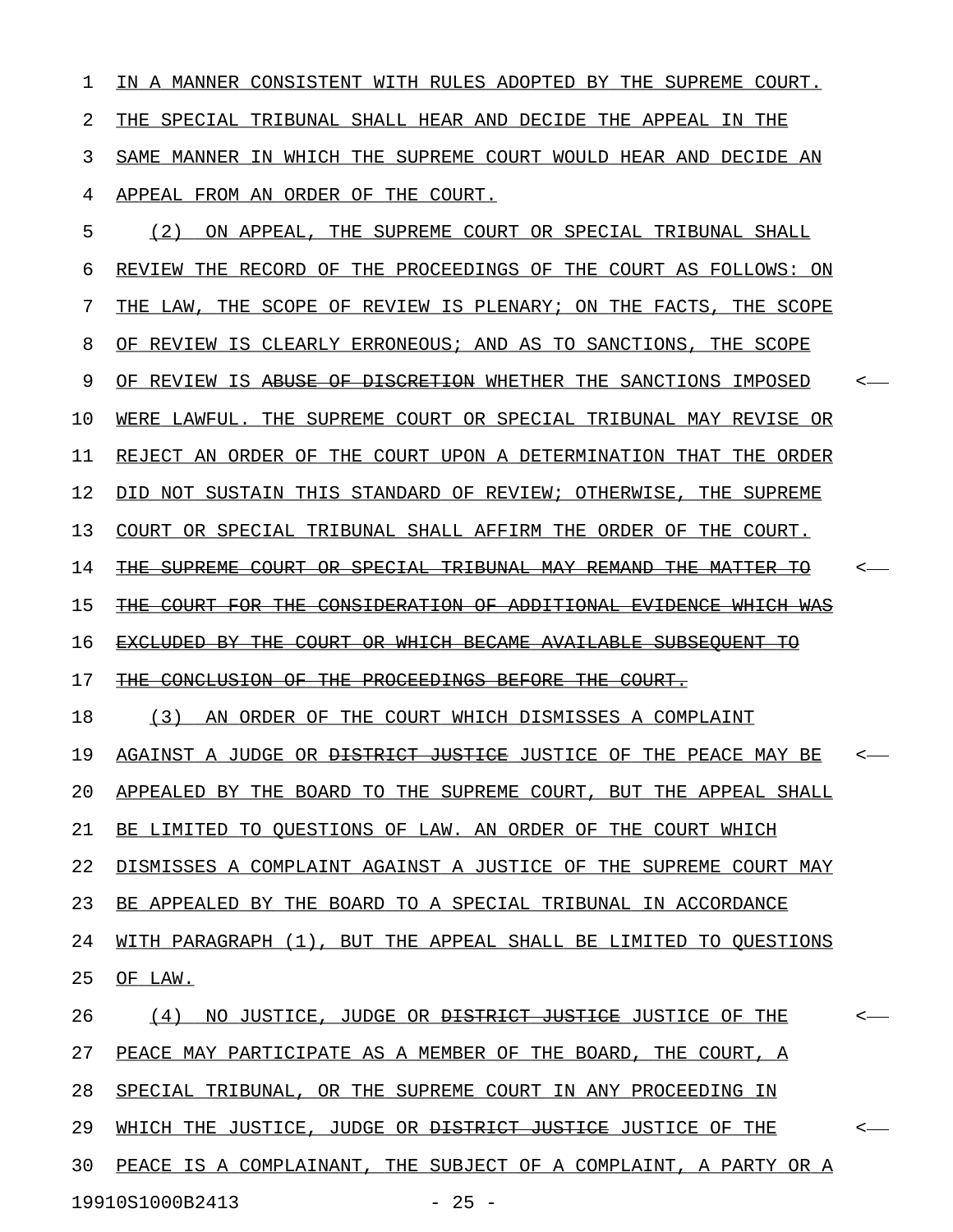1 WITNESS.

2  $(D)$  A JUSTICE, JUDGE OR <del>DISTRICT JUSTICE</del> JUSTICE OF THE  $\leftarrow$ 3 PEACE SHALL BE SUBJECT TO DISCIPLINARY ACTION PURSUANT TO THIS 4 SECTION AS FOLLOWS:

5 (1) A JUSTICE, JUDGE OR <del>DISTRICT JUSTICE</del> JUSTICE OF THE  $\sim$ 6 PEACE MAY BE SUSPENDED, REMOVED FROM OFFICE OR OTHERWISE 7 DISCIPLINED FOR CONVICTION OF A FELONY; VIOLATION OF SECTION 17 8 OF THIS ARTICLE; MISCONDUCT IN OFFICE; NEGLECT OR FAILURE TO 9 PERFORM THE DUTIES OF OFFICE OR CONDUCT WHICH PREJUDICES THE 10 PROPER ADMINISTRATION OF JUSTICE OR BRINGS THE JUDICIAL OFFICE 11 INTO DISREPUTE, WHETHER OR NOT THE CONDUCT OCCURRED WHILE ACTING 12 IN A JUDICIAL CAPACITY OR IS PROHIBITED BY LAW; OR CONDUCT IN 13 VIOLATION OF A CANON OR RULE PRESCRIBED BY THE SUPREME COURT. IN 14 THE CASE OF A MENTALLY OR PHYSICALLY DISABLED JUSTICE, JUDGE OR 15 <del>DISTRICT JUSTICE</del> JUSTICE OF THE PEACE, THE COURT MAY ENTER AN <-16 ORDER OF REMOVAL FROM OFFICE, RETIREMENT, SUSPENSION OR OTHER 17 LIMITATIONS ON THE ACTIVITIES OF THE JUSTICE, JUDGE OR <del>DISTRICT</del> <-18 JUSTICE JUSTICE OF THE PEACE AS WARRANTED BY THE RECORD. UPON A  $\sim$ -19 FINAL ORDER OF THE COURT FOR SUSPENSION WITHOUT PAY OR REMOVAL, 20 PRIOR TO ANY APPEAL, THE JUSTICE <del>OR JUDGE</del>, JUDGE OR JUSTICE OF  $\sim$ 21 THE PEACE SHALL BE SUSPENDED OR REMOVED FROM OFFICE; AND THE 22 SALARY OF THE JUSTICE  $\Theta$ R JUDGE, JUDGE OR JUSTICE OF THE PEACE <-23 SHALL CEASE FROM THE DATE OF THE ORDER. 24 (2) PRIOR TO A HEARING, THE COURT MAY ISSUE AN INTERIM ORDER 25 DIRECTING THE SUSPENSION, WITH OR WITHOUT PAY, OF ANY JUSTICE, 26 JUDGE OR <del>DISTRICT JUSTICE</del> JUSTICE OF THE PEACE AGAINST WHOM <-27 FORMAL CHARGES HAVE BEEN FILED WITH THE COURT BY THE BOARD OR 28 AGAINST WHOM HAS BEEN FILED AN INDICTMENT OR INFORMATION 29 CHARGING A FELONY. AN INTERIM ORDER UNDER THIS PARAGRAPH SHALL 30 NOT BE CONSIDERED A FINAL ORDER FROM WHICH AN APPEAL MAY BE 19910S1000B2413 - 26 -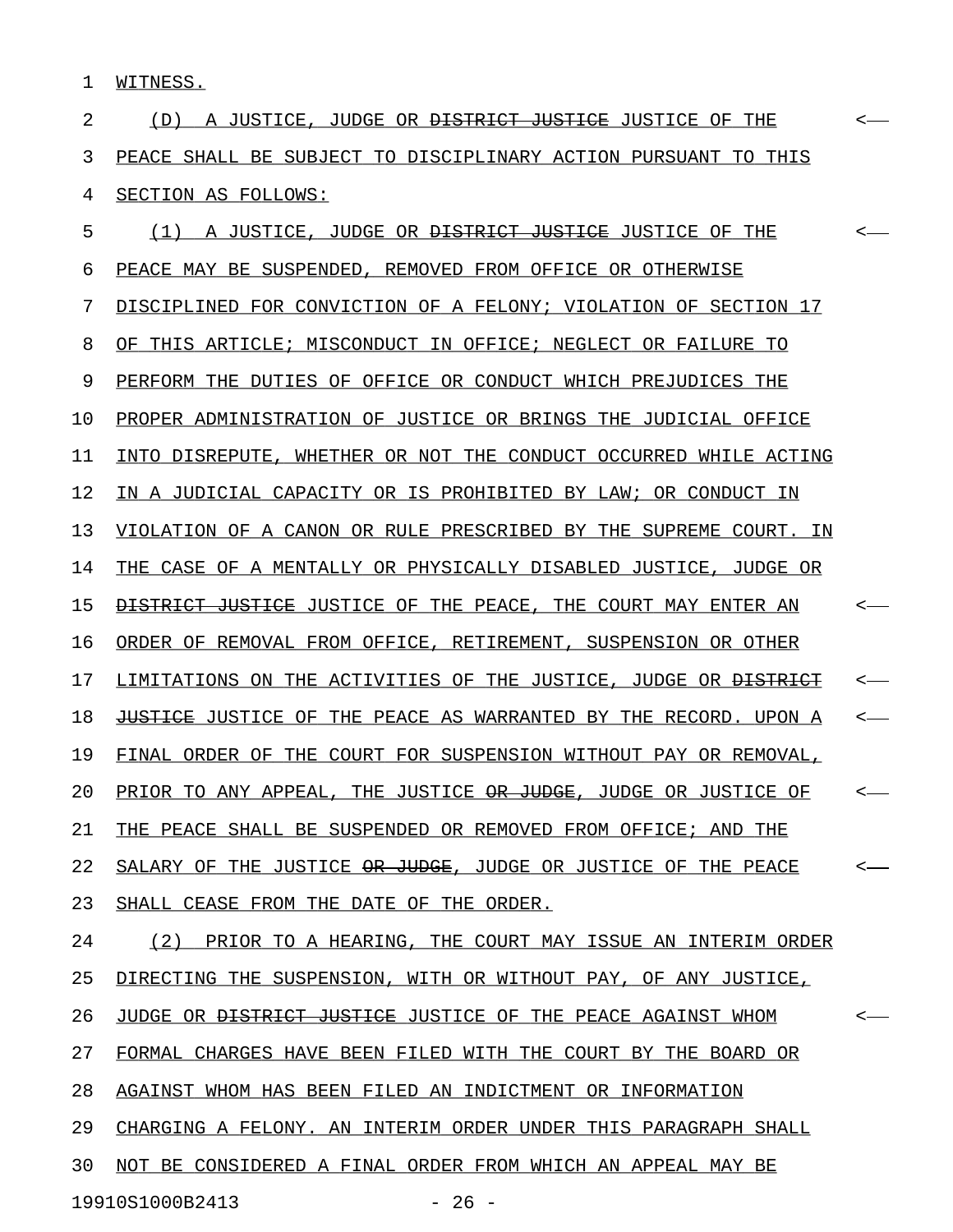1 TAKEN.

2 (3) A JUSTICE, JUDGE OR <del>DISTRICT JUSTICE</del> JUSTICE OF THE  $\sim$ 3 PEACE CONVICTED OF MISBEHAVIOR IN OFFICE BY A COURT, DISBARRED 4 AS A MEMBER OF THE BAR OF THE SUPREME COURT OR REMOVED UNDER 5 THIS SECTION SHALL FORFEIT AUTOMATICALLY HIS JUDICIAL OFFICE AND 6 THEREAFTER BE INELIGIBLE FOR JUDICIAL OFFICE. 7 (4) A JUSTICE, JUDGE OR <del>DISTRICT JUSTICE</del> JUSTICE OF THE  $\sim$ 8 PEACE WHO FILES FOR NOMINATION FOR OR ELECTION TO ANY PUBLIC 9 OFFICE OTHER THAN A JUDICIAL OFFICE SHALL FORFEIT AUTOMATICALLY 10 HIS JUDICIAL OFFICE. 11 (5) THIS SECTION IS IN ADDITION TO AND NOT IN SUBSTITUTION 12 FOR THE PROVISIONS FOR IMPEACHMENT FOR MISBEHAVIOR IN OFFICE 13 CONTAINED IN ARTICLE VI. NO JUSTICE, JUDGE OR JUSTICE OF THE 14 PEACE AGAINST WHOM IMPEACHMENT PROCEEDINGS ARE PENDING IN THE 15 SENATE SHALL EXERCISE ANY OF THE DUTIES OF OFFICE UNTIL 16 ACQUITTAL. 17 (2) THAT SECTION 24 OF THE SCHEDULE TO ARTICLE V BE AMENDED 18 TO READ: 19 § 24. JUDICIAL [INQUIRY AND REVIEW BOARD] DISCIPLINE. 20 [THE SELECTION OF THE FIRST MEMBERS OF THE JUDICIAL INQUIRY 21 AND REVIEW BOARD SHALL BE MADE AS FOLLOWS: ONE JUDGE OF THE 22 SUPERIOR COURT, ONE NON-JUDGE MEMBER OF THE BAR OF THE SUPREME 23 COURT, AND ONE NON-LAWYER MEMBER SHALL BE SELECTED FOR TWO-YEAR 24 TERMS; ONE JUDGE OF THE SUPERIOR COURT, ONE NON-JUDGE MEMBER OF 25 THE BAR OF THE SUPREME COURT, AND ONE NON-LAWYER MEMBER SHALL BE 26 SELECTED FOR FOUR-YEAR TERMS; ONE JUDGE OF THE COURT OF COMMON 27 PLEAS SHALL BE SELECTED FOR A TERM OF TWO YEARS, ONE FOR A TERM 28 OF THREE YEARS, AND ONE FOR A TERM OF FOUR YEARS.] 29 (A) THE MEMBERS OF THE JUDICIAL INQUIRY AND REVIEW BOARD

30 SHALL VACATE THEIR OFFICES 90 DAYS AFTER THE ADOPTION OF THE 19910S1000B2413 - 27 -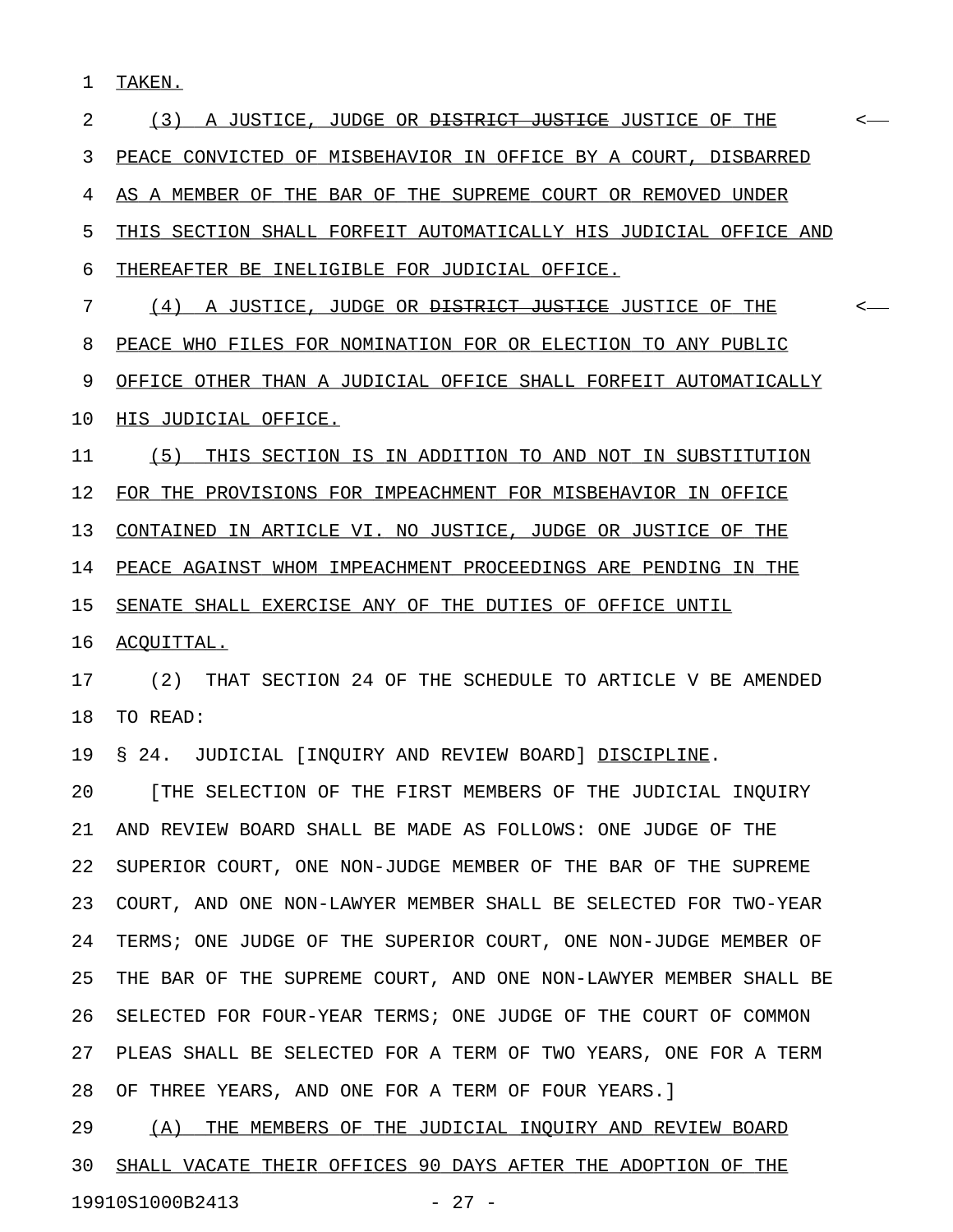| 1              | AMENDMENT TO SECTION 18 OF ARTICLE V, AND ALL PROCEEDINGS                          |  |
|----------------|------------------------------------------------------------------------------------|--|
| $\overline{2}$ | PENDING BEFORE THE JUDICIAL INQUIRY AND REVIEW BOARD AND ALL                       |  |
| 3              | RECORDS SHALL BE TRANSFERRED TO THE JUDICIAL CONDUCT BOARD FOR                     |  |
| 4              | FURTHER PROCEEDINGS.                                                               |  |
| 5              | OF THE MEMBERS INITIALLY APPOINTED TO THE JUDICIAL<br>$+B$                         |  |
| 6              | CONDUCT BOARD: THE JUDGE FIRST APPOINTED SHALL SERVE A FOUR YEAR                   |  |
| 7              | TERM; AND THE JUDGE NEXT APPOINTED SHALL SERVE A THREE<br><del>-YEAR</del>         |  |
| 8              | <del>TERM. THE DISTRICT JUSTICE INITIALLY APPOINTED SHALL SERVE A</del>            |  |
| 9              | TWO YEAR TERM. OF THE THREE NON JUDGE MEMBERS OF THE BAR OF THE                    |  |
| 10             | SUPREME COURT INITIALLY APPOINTED: THE FIRST APPOINTED SHALL                       |  |
| 11             | SERVE A THREE YEAR TERM; THE NEXT APPOINTED SHALL SERVE<br><del>TWO –</del><br>–A– |  |
| 12             | <del>YEAR TERM; AND THE THIRD APPOINTED SHALL SERVE A ONE YEAR TERM.</del>         |  |
| 13             | OF THE SIX NON LAWYER ELECTORS INITIALLY APPOINTED: THE FIRST                      |  |
| 14             | APPOINTED SHALL SERVE A FOUR YEAR TERM; THE NEXT APPOINTED SHALL                   |  |
| 15             | SERVE A THREE YEAR TERM, THE NEXT TWO APPOINTED SHALL SERVE TWO-                   |  |
| 16             | <b>YEAR TERMS AND THE NEXT TWO APPOINTED SHALL SERVE ONE YEAR</b>                  |  |
| 17             | TERMS.                                                                             |  |
| 18             | OF THE THREE JUDGES INITIALLY APPOINTED TO THE COURT OF                            |  |
| 19             | JUDICIAL DISCIPLINE: THE FIRST APPOINTED SHALL SERVE A FOUR YEAR                   |  |
| 20             | TERM; THE NEXT APPOINTED SHALL SERVE A THREE YEAR TERM AND THE                     |  |
| 21             | THIRD APPOINTED SHALL SERVE A TWO YEAR TERM. THE DISTRICT                          |  |
| 22             | JUSTICE INITIALLY APPOINTED SHALL SERVE A ONE YEAR TERM. THE                       |  |
| 23             | MEMBER OF THE BAR INITIALLY APPOINTED SHALL SERVE A FOUR YEAR                      |  |
| 24             | TERM. OF THE TWO NON LAWYER ELECTORS INITIALLY APPOINTED, THE                      |  |
| 25             | FIRST APPOINTED SHALL SERVE A THREE YEAR TERM, AND THE NEXT                        |  |
| 26             | APPOINTED SHALL SERVE A TWO YEAR TERM.                                             |  |
| 27             | Section 2. $(a)$ The members of the Judicial Inquiry and                           |  |
| 28             | Review Board appointed heretofore shall vacate their office 90                     |  |
| 29             | days after the issuance of the proclamation certifying voter                       |  |
| 30             | approval of the amendments to section 18 of Article V contained                    |  |
|                | 19910S1000B2413<br>$-28 -$                                                         |  |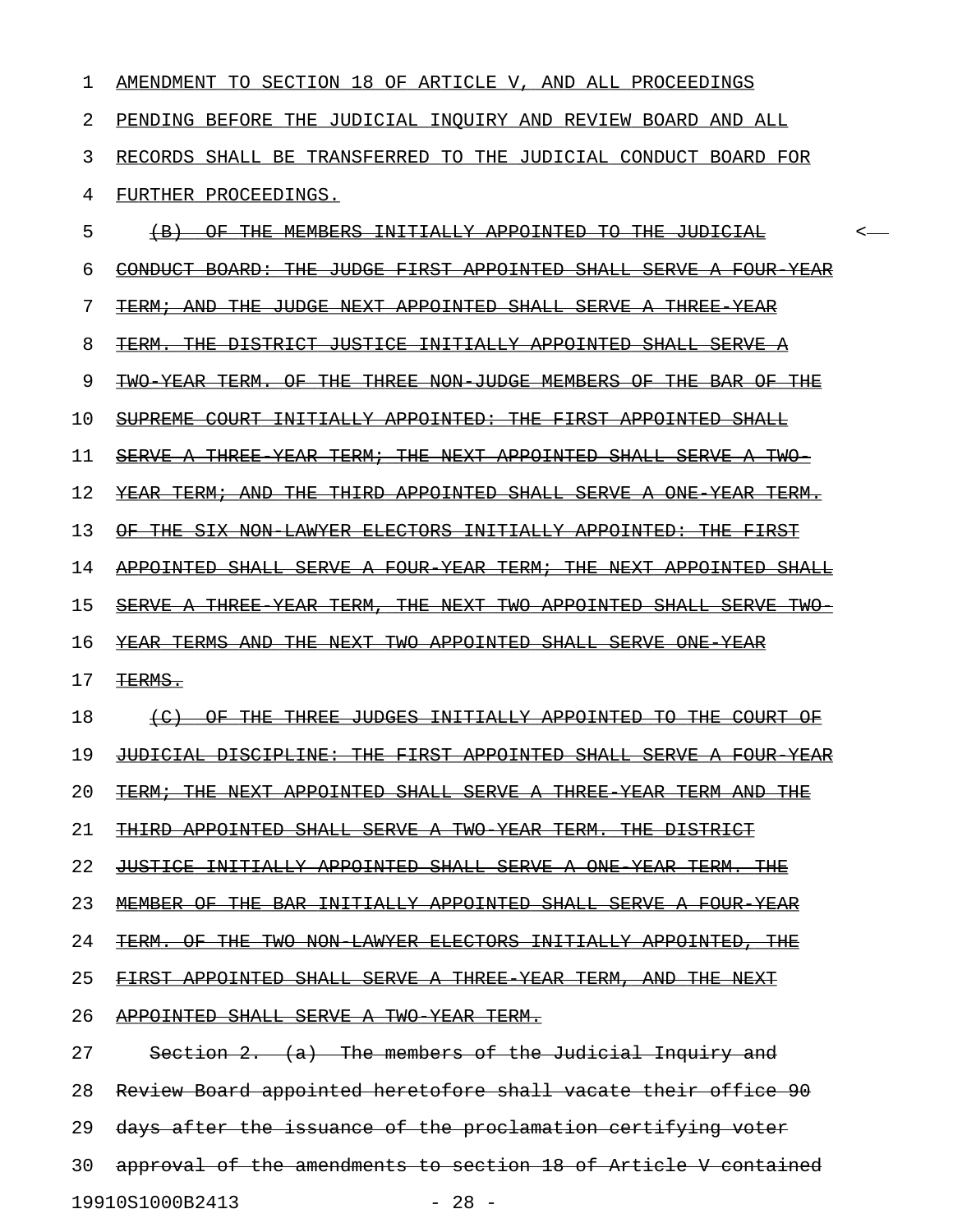1 herein and all proceedings pending before the board and all 2 records shall be transferred to the Judicial Conduct Board. 3 (b) Of the members initially appointed to the Judicial 4 Conduct Board, the appellate court judge and the common pleas 5 court judge first appointed shall serve four year terms. The 6 second common pleas court judge and the justice of the peace 7 first appointed shall serve three year terms. The non-judge 8 member of the bar of the Supreme Court first appointed by the 9 Governor shall serve a four year term, and the second non-judge 10 member shall serve a two-year term. Of the non-lawyer electors 11 appointed by the Governor, the first two appointed shall serve 12 four-year terms; the next one appointed shall serve a three year 13 term; and the final two appointed shall serve two year terms. 14 (c) Of the members initially appointed to the Court of 15 Judicial Discipline, the common pleas court judges and the 16 appellate court judge shall serve four year terms. The non-17 <del>lawyer elector first appointed and the district justice member</del> 18 shall serve three year terms. The non-judge member of the bar of 19 the Supreme Court and the second non-lawyer elector shall serve 20 two-year terms. 21 (B) OF THE MEMBERS INITIALLY APPOINTED TO THE JUDICIAL  $\sim$ 22 CONDUCT BOARD: THE JUDGE APPOINTED BY THE SUPREME COURT SHALL 23 SERVE A FOUR-YEAR TERM; AND THE JUDGE APPOINTED BY THE GOVERNOR 24 SHALL SERVE A THREE-YEAR TERM. THE JUSTICE OF THE PEACE 25 INITIALLY APPOINTED SHALL SERVE A TWO-YEAR TERM. OF THE THREE 26 NON-JUDGE MEMBERS OF THE BAR OF THE SUPREME COURT INITIALLY 27 APPOINTED: THE FIRST APPOINTED BY THE GOVERNOR SHALL SERVE A 28 THREE-YEAR TERM; THE NEXT APPOINTED BY THE GOVERNOR SHALL SERVE 29 A TWO-YEAR TERM; AND THE NON-JUDGE MEMBER OF THE BAR OF THE 30 SUPREME COURT APPOINTED BY THE SUPREME COURT SHALL SERVE A ONE-19910S1000B2413 - 29 -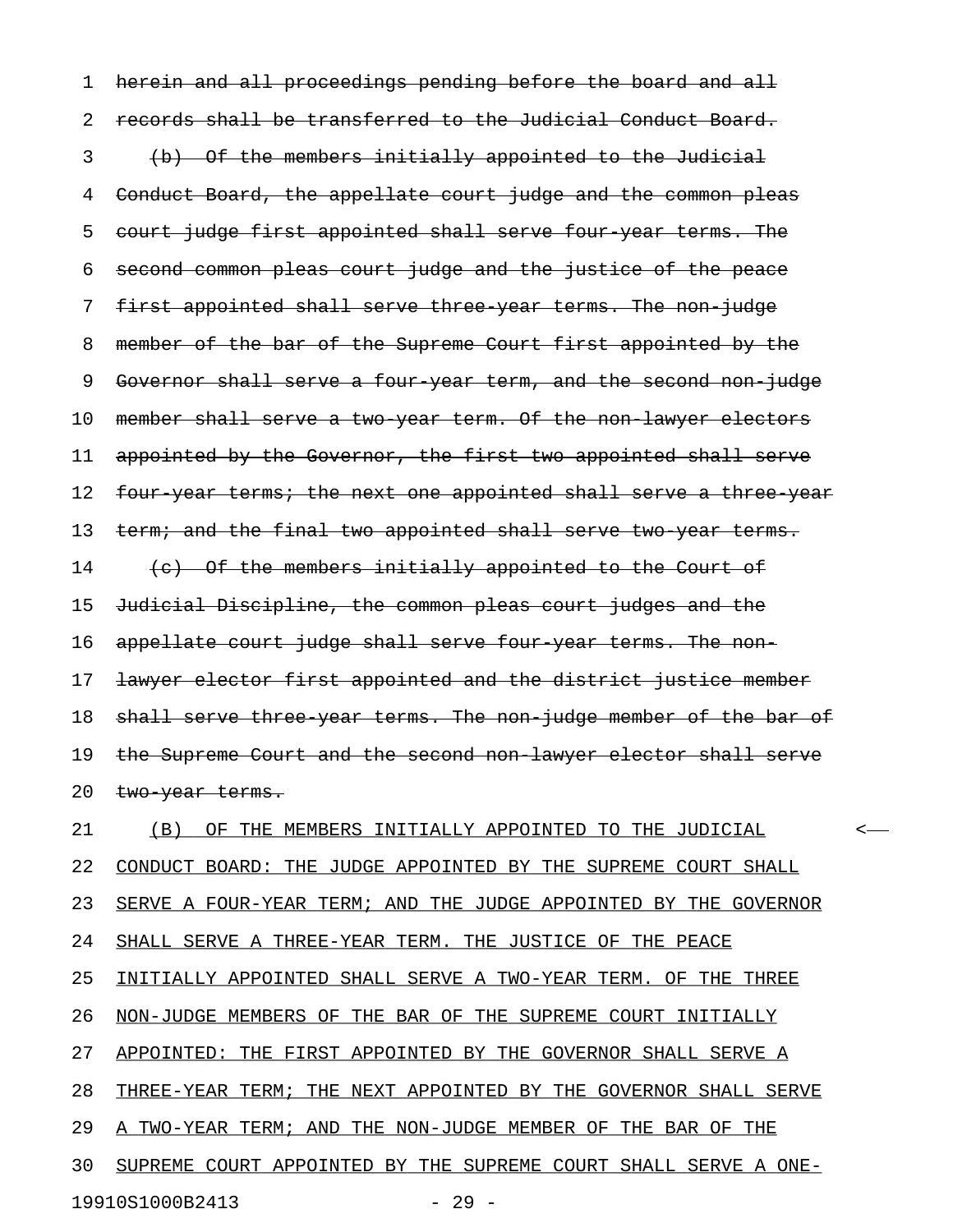1 YEAR TERM. OF THE SIX NON-LAWYER ELECTORS INITIALLY APPOINTED: 2 THE FIRST APPOINTED BY THE GOVERNOR AND THE FIRST APPOINTED BY 3 THE SUPREME COURT SHALL SERVE A FOUR-YEAR TERM; THE NEXT 4 APPOINTED BY THE GOVERNOR AND THE NEXT APPOINTED BY THE SUPREME 5 COURT SHALL SERVE A THREE-YEAR TERM; AND THE NEXT APPOINTED BY 6 THE GOVERNOR AND THE NEXT APPOINTED BY THE SUPREME COURT SHALL 7 SERVE A TWO-YEAR TERM. 8 (C) OF THE THREE JUDGES INITIALLY APPOINTED TO THE COURT OF 9 JUDICIAL DISCIPLINE: THE FIRST APPOINTED BY THE SUPREME COURT 10 SHALL SERVE A FOUR-YEAR TERM; THE NEXT APPOINTED BY THE SUPREME 11 COURT SHALL SERVE A THREE-YEAR TERM; AND THE JUDGE APPOINTED BY 12 THE GOVERNOR SHALL SERVE A TWO-YEAR TERM. THE JUSTICE OF THE 13 PEACE INITIALLY APPOINTED SHALL SERVE A ONE-YEAR TERM. OF THE 14 NON-JUDGE MEMBERS OF THE BAR INITIALLY APPOINTED: THE FIRST 15 APPOINTED SHALL SERVE A FOUR-YEAR TERM; AND THE NEXT APPOINTED 16 SHALL SERVE A THREE-YEAR TERM. OF THE TWO NON-LAWYER ELECTORS 17 INITIALLY APPOINTED: THE NON-LAWYER ELECTOR APPOINTED BY THE 18 GOVERNOR SHALL SERVE A THREE-YEAR TERM, AND THE NON-LAWYER 19 ELECTOR APPOINTED BY THE SUPREME COURT SHALL SERVE A TWO-YEAR 20 TERM. \_\_\_\_\_

21 Section 3 2. Upon passage by the General Assembly of this <-22 proposed constitutional amendment THESE PROPOSED CONSTITUTIONAL <-23 AMENDMENTS, the Secretary of the Commonwealth shall proceed 24 immediately to comply with the advertising requirements of 25 section 1 of Article XI of the Constitution of Pennsylvania and 26 shall transmit the required advertisements to two newspapers in 27 every county in which such newspapers shall be published in 28 sufficient time after passage of this proposed constitutional  $\sim$ 29 <del>amendment</del> THESE PROPOSED CONSTITUTIONAL AMENDMENTS. Upon the  $\leftarrow$ 30 second passage of this proposed constitutional amendment THESE <-19910S1000B2413 - 30 -